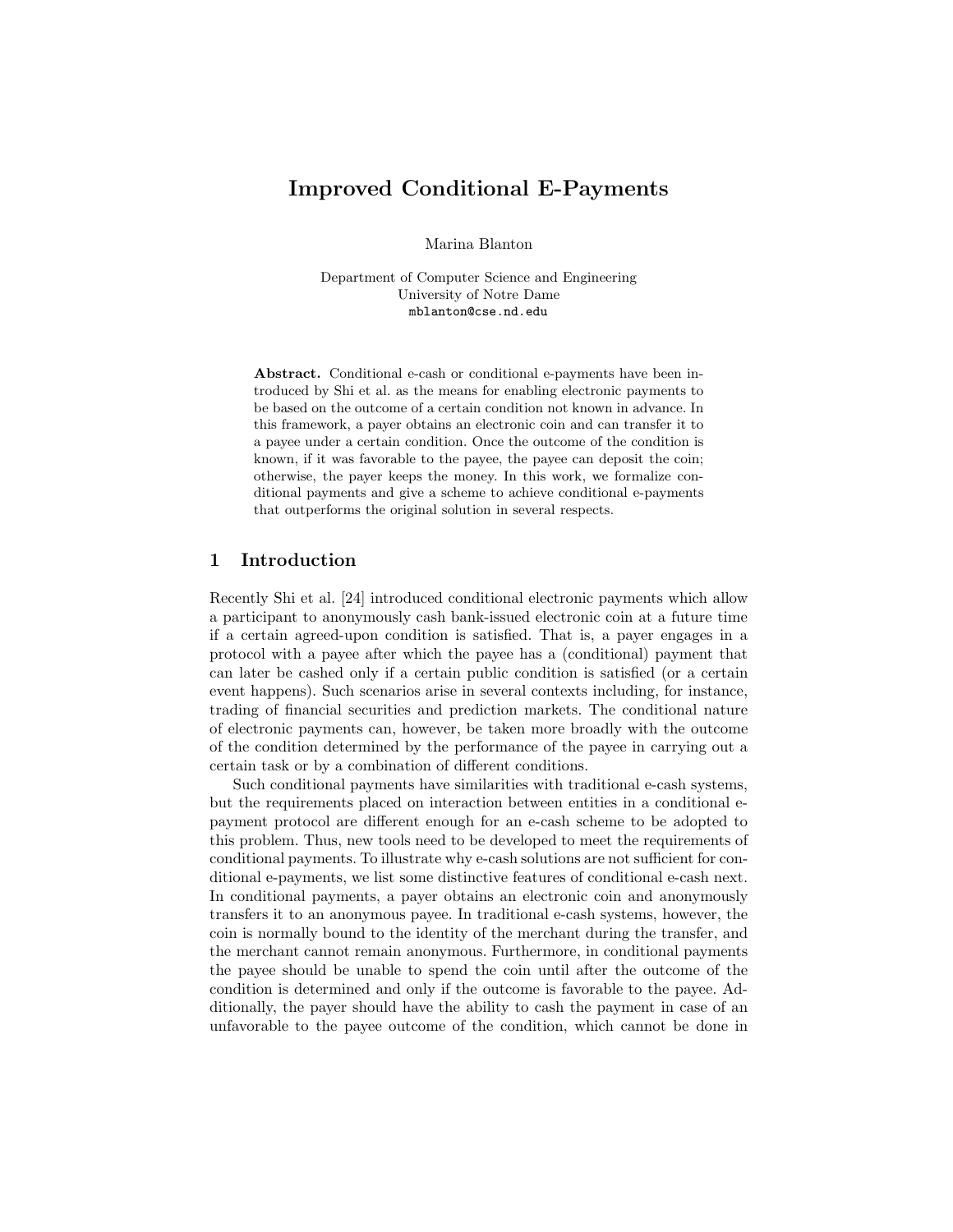traditional e-cash. Thus, existing e-cash schemes do not provide an adequate solution to the conditional e-payment setting with the above requirements.

Shi et al. [24] defined the model and necessary properties for conditional e-payments, as well gave the first solution to the problem. Unfortunately, this solution lacks efficiency due to the use of expensive cut-and-choose techniques, and in this work we show that recent advances in electronic cash systems allow conditional payments to be implemented in a more efficient manner completely avoiding cut-and-choose techniques. More precisely, the solution of [24] requires  $O(n_1n_2k)$  computation and communication, where  $n_1$  and  $n_2$  are cut-and-choose parameters and k is a security parameter for RSA-based systems. Recall that in cut-and-choose techniques with a parameter  $n$  a dishonest user can cheat with probability  $1/n$ , therefore a protocol that has the overhead of  $O(n^2k)$  is likely to be too computation and communication heavy for practical use, which we remedy in this work with a faster solution. In our solution, probability of cheating drops exponentially with the increase in computation and communication. More precisely, we achieve  $O(k' \log n_2)$ , where k' is a security parameter for groups with bilinear maps, which significantly lowers  $O(n_1n_2k)$ . (The logarithmic factor in our solution is due to the use of verifiable encryption.)

Our contributions. The basis of construction is an e-cash system of Camenisch and Lysyanskaya that follows from CL-signatures with protocols. We modify it to (i) permit payers and payees to stay anonymous during the transfer protocol while maintaining the ability of the bank to trace dishonest payers, and to (ii) incorporate the conditional nature of the transfer. Compared to the solution of Shi et al., our simple scheme has the following advantages:

- Our scheme has lower computation and communication overhead.
- Shi et al.'s solution requires the payee to contact the bank at the time of coin transfer to verify the validity of the coin, while in our scheme all transfers between the payer and the payee are performed off-line, with no participation of the bank or other entities.
- Shi et al.'s solution gave only informal arguments regarding the security of the solution. In this work, we formally state security requirements for a conditional e-payment scheme and provide proofs of security.

Another important contribution of this work is an extension that permits payees to further transfer (conditional) payments to other payees. In this case, doublespending by both payers and payees is addressed.

The rest of this paper is organized as follows. We first give a more detailed description of the model in section 2 and list preliminaries and building blocks in section 3. Our conditional payment scheme is presented in section 4. An extension for handling additional transfers is given in section 5. And section 6 concludes the paper.

# 2 The Model

A conditional e-payment scheme involves several parties, namely: a bank that issues electronic coins; a publisher that announces public conditions and later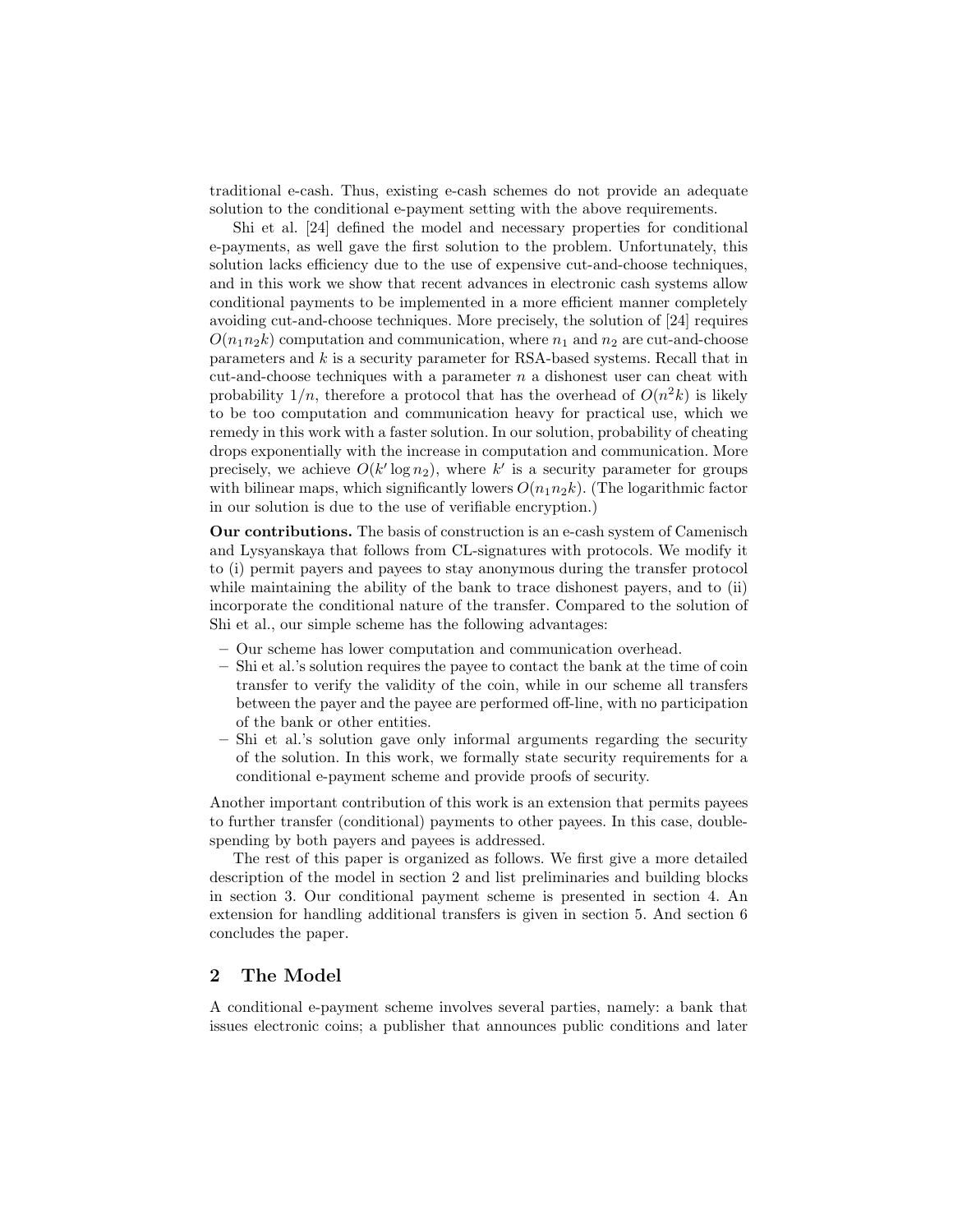their outcomes; a payer who obtains an electronic coin from a bank and can conditionally transfer it to a payee. In this model, the payer withdraws a certain amount of money from his bank account and obtains an electronic coin for the amount of the withdraw. The publisher announces future events by posting information about them. The payer can conditionally transfer his coin to a payee using the public conditions announced by the publisher. When the outcome of the public condition becomes known, the publisher is trusted to correctly publish the outcome of the event and any other information associated with it. After the event, the payee will be able to validate her coin and cash it only if the published outcome of the event was favorable to her. Otherwise, the payee's coin remains unspendable, and the payer cashes it back.

In the rest of the paper, we use the following terminology: when the payer contacts the bank to have an electronic payment issued to him, we will refer to the token that the payer receives from the bank as a coin. Once a coin is transferred to a payee, we will refer to the token that the payee receives as a conditional payment. Once the outcome of the condition on the payee's conditional payment is announced, it can be transferred into a validated (or casheable) coin. Finally, in the event of unfavorable outcome of the condition, the conditional payment becomes uncasheable.

The properties that the conditional e-cash system in [24] was (informally) shown to have are as follows:

- Anonymity. The bank is unable to associate its previously issued coins with the identities of principals cashing them (payers or payees).
- Double spending. It is either infeasible to achieve or the identity of a payer will be uncovered if (i) the payer transfers a coin to more than one payee and the payees cash it or (ii) one payee cashes the coin and the payer cashes it as well.
- Conditional transfer. In the case of an unfavorable outcome, the payer can cash back his coin. If the payee accepts the coin during the transfer protocol, in the case of a favorable outcome, she will be able to cash the coin.
- Deniability. Neither payer nor the payee can prove to outside parties that they participated in a conditional payment protocol.
- Limited information flow. The bank cannot infer any event-specific details. The publisher cannot infer any information about bank-payer-payee interactions through the protocol.

In some interactions in the conditional payments scheme, a participant is to stay anonymous. We then assume that in such cases the participant will use a network anonymizer (e.g., [16]) to hide her location information or engage in a protocol using other anonymous means (e.g., a protocol between the bank and an anonymous user can take place at a bank's kiosk).

We show the security of our solution with respect to all properties stated above. The bank and the publisher are trusted to perform their function in the protocol correctly (i.e., the bank issues electronic payments and cashes its previously issued valid coins and the publisher announces the events correctly),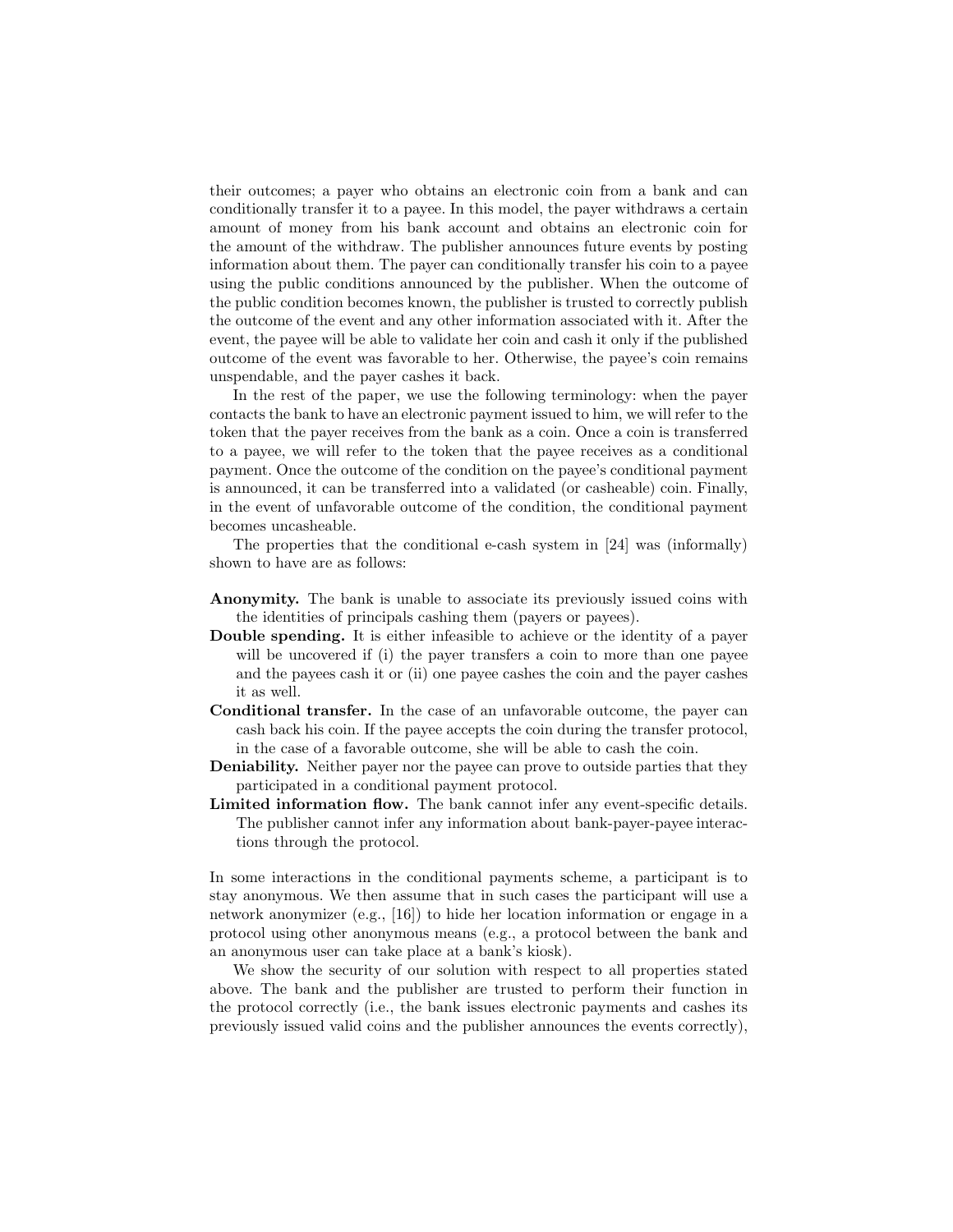but we also design the protocols to be resilient to collision between different participants. For example, a payer, a payee, and the publisher should not be able to conspire to over-spend a bank-issued payment. Similarly, the bank, the publisher, and payees should not be able to conspire to link a coin to the identity of an honest payer.

As stated above, there are four players in the conditional e-payment system: the bank, the publisher, the payer, and the payee. We will assume that the bank will setup is public-private key pair prior to any payment can be made. The functionality of the system and the interaction between the bank, a payer, and a payee can be described using the following algorithms (the publisher does not interact with other parties, it has a passive role of announcing events and their outcomes):

- Payment Generation: A protocol between the bank and a payer that allows the payer to obtain electronic payments from the bank. The bank withdraws from the payer's account the value of the electronic coin it issued.
- Conditional Transfer: A protocol between a payer and a payee during which the payer transfers an electronic payment to the payee in such a way that the payee will be able to cash the payment only after the favorable outcome of the agreed-upon condition.
- Validating the Payment: After the publisher announces the outcome of the event, if the outcome was favorable to the payee, the payee will use the information posted by the publisher to transform the conditional payment into a casheable coin.
- Cashing the Payment: Cashing can be done by either the payee in case of favorable outcome of the condition or by the payer otherwise. In either case the claimant anonymously submits an electronic payment to the bank and receives cash in the amount of the payment.
- Identifying Double-Spenders: This algorithm is invoked by the bank on input a coin's serial number s and two validity proofs for it. If a payee does not attempt to spend the same coin twice (with the same proof), this algorithm will reveal the identity of the payer (who either transferred the coin to more than one payee or cashed the coin that was also casheable by a payee).

The solution of [24] also included a Payment Activation protocol: a protocol between the bank and the payer, where the payer anonymously contacts the bank and activates the electronic payment issued during the payment generation protocol. This protocol, however, is not required.

We now give a more formal definition of a conditional e-payment system and its security properties.

Correctness. If an honest payer generates a conditional payment and engages in a conditional transfer protocol with a payee, then the payee will accept. If a payee is honest and accepts during the conditional transfer protocol, then in case of the favorable outcome the payee will be able to cash the payment. If a payer is honest and does not transfer the payment or transfers the payment and the outcome is unfavorable to the payee, the payer will be able to cash the payment.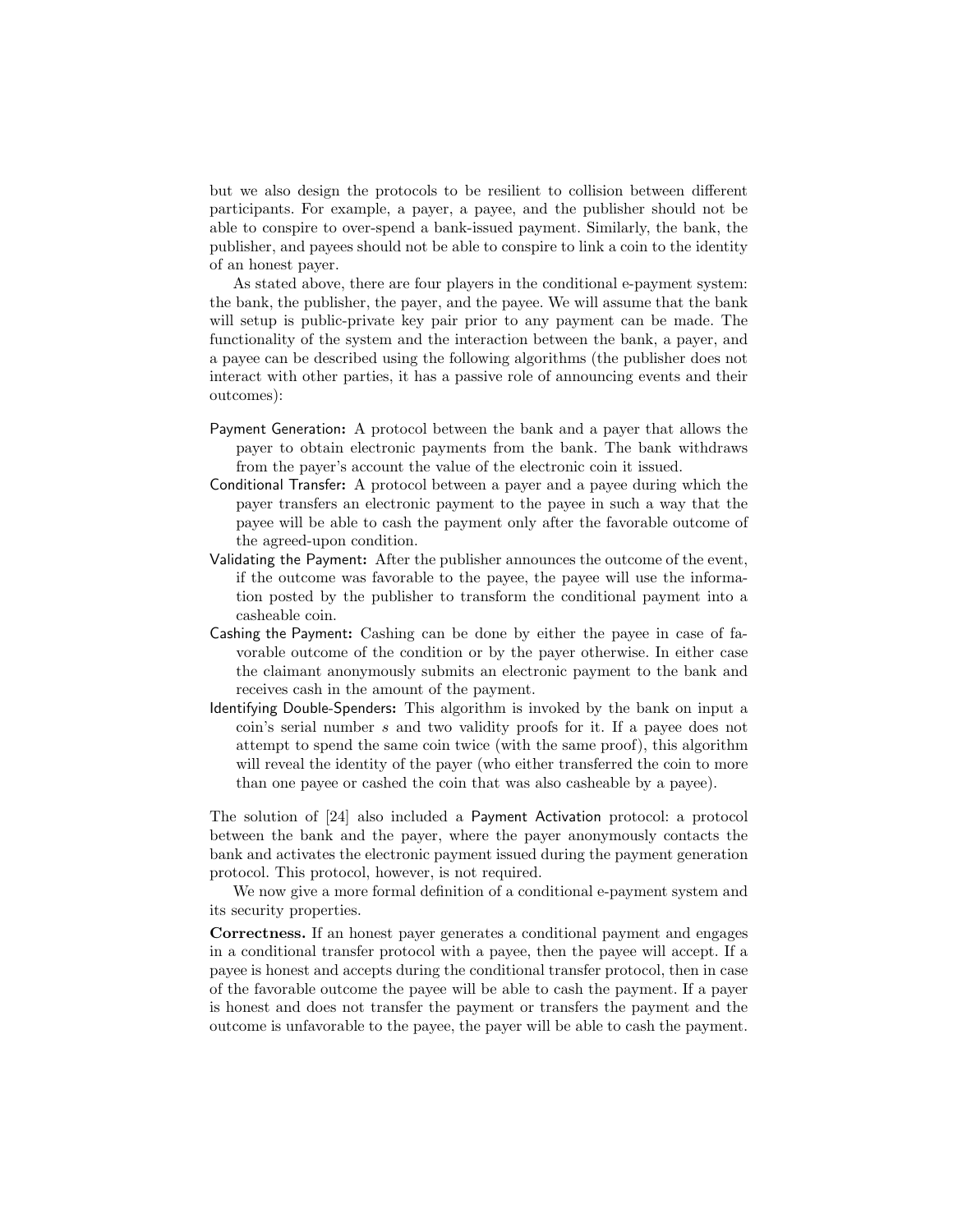Anonymity. When addressing anonymity of users, we need to consider two different cases: anonymity of payers and anonymity of payees. Anonymity of payers means that other participants (e.g., the bank, the publisher, and the payee) cannot link the coin an (honest) payer transfers to a payee to the payer's identity (assuming that the payer does not double-spend the coin). Thus, we model the adversary  $A$  as colluding bank, payees, and the publisher.  $A$  will be able to create the bank's private and public keys and engage in queries, where  $A$ executes the payment generation protocol with various users  $id_i$ . Then  $A$  engages in a challenge conditional transfer and the consecutive payment validation, where it is interacting either with a real user or a simulator with no access to any user information. The anonymity requirement for the payer is such that, for any adversary  $A$ , given all information  $A$  receives during payment generation, transfer, and validation, A is unable to distinguish between a real payer and a simulator with more than negligible probability.

To model anonymity of payees, the adversary  $A$  will represent the bank colluding with payers. In this case,  $A$  will be able to create the bank's key, create users, and issue coins. To ensure that a payee's identity is not revealed at any point during the protocols, we require that  $A$  cannot distinguish between a real user  $id_i$  and a simulator (with no access to user-specific information) with more than negligible probability during both the conditional transfer protocol and cashing payment protocol.

Balance. There are two parts to this property. From the bank's point of view, we would like to assure that no coalition of dishonest payers and payees can cash more coins than they withdrew. This is often shown by treating the payment generation protocol as a proof where the user plays the role of the prover and the bank plays the role of the verifier. Let  $x$  denote the user's input to the payment generation protocol. Then if the bank accepts at the end of the protocol, there will be a knowledge extractor that extracts a witness  $w = s$ , which is the serial number associated with the issued payment. Let the adversary  $\mathcal A$  engage in a number of payment generation, payment transfer, and payment cashing protocols. Let on ith successful execution of the payment generation protocol the extractor's output be  $(x_i, s_i)$ . We say that adversary wins if, for any number  $n$  of payment generation protocol executions,  $A$  is able to cash a payment with a serial number  $s \notin \{s_1, \ldots, s_n\}$ . We say that the balance property holds if A has at most negligible probability of winning.

From the payer's point of view, if the payment was transferred to a payee and the outcome is unfavorable to the payee, that payee should not be able to produce a valid casheable payment. To be able to show this, we let  $A$  act as either the payer or the payee with various users (by possibly corrupting other users) and, when acting as the payee, request favorable outcome for its events. Then A, acting as the payee, engages in a challenge conditional transfer protocol with an uncorrupted payer, such that the outcome of this event is unfavorable. We say that the protocol is secure if any  $A$  can recover a casheable token with at most negligible probability.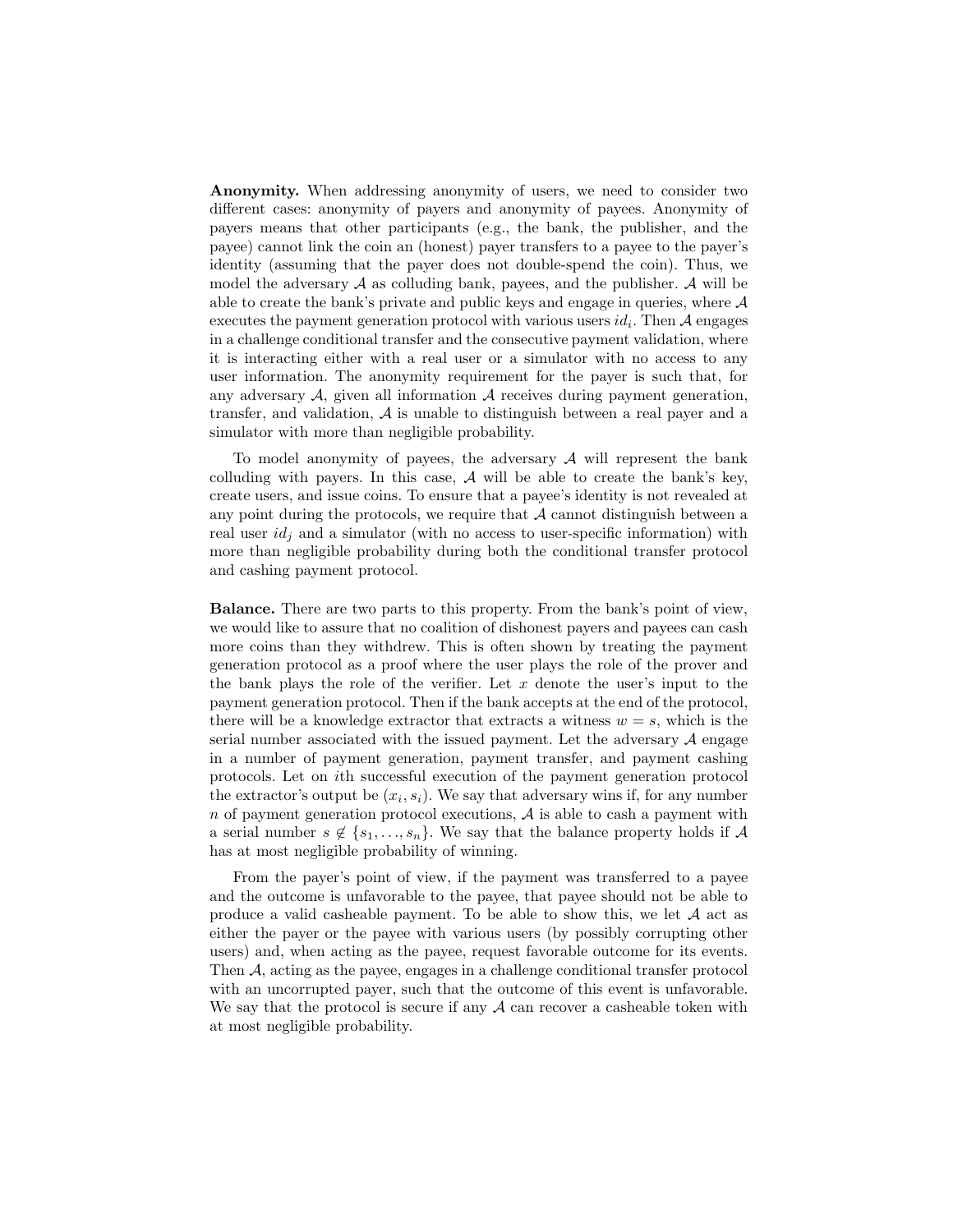Double-spending. In this case the adversary A represents a payer possibly in coalition with one or more payees; the bank is assumed to be honest.  $A$  engages in the payment generation, conditional transfer, and cashing protocols as many times as it likes. A wins the game if the bank accepts two requests to cash the same payment with serial number s without being able to recover the identity of  $\mathcal A$ . We say that identification of double-spenders is achieved if any  $\mathcal A$  can succeed at double-spending with at most negligible probability.

Deniability. Deniability was defined in [24] as the inability of a payer or a payee to prove to outside parties that he or she participated in a conditional payment protocol. This issue, however, requires further investigation to specify what constitutes a proof of engagement in such a protocol. If, for example, the format or the use of coins issued for a conditional payment protocol differs from coins issued by the bank for different purposes, then the mere fact that a user requests the bank to issue a conditional e-payment token to her indicates the intent to engage in a conditional transfer protocol. In this case, both the solution of Shi et al. and our solution fail to provide deniability. Furthermore, we argue that in many applications of conditional e-payments deniability might not be a requirement or a different type of deniability might be preferred (where, e.g., a participant – a payer or a payee – cannot provide a proof that its peer engaged in a conditional transfer protocol). Thus, we do not further treat deniability in this work.

### 3 Preliminaries

In this section, we review certain cryptographic primitives used as building blocks in our solution, as well as their security guarantees.

#### 3.1 Zero-knowledge proofs of knowledge

Prior literature provides efficient zero-knowledge proofs of knowledge (ZKPK) for a variety of statements, with many efficient proofs being based on the discrete logarithm problem (see, e.g., [14, 13, 11, 3, 4]). Camenisch and Stadler [12] introduced notation for various proofs of knowledge and we follow their notation here. For example,

 $PK\{(\alpha, \beta, \gamma): A = g^{\alpha}h^{\beta} \wedge B = g^{\alpha}h^{\gamma} \wedge (\alpha \geq a)\}\$ 

denotes a ZKPK of integers  $\alpha$ ,  $\beta$ , and  $\gamma$ , where  $A = g^{\alpha}h^{\beta}$ ,  $B = g^{\alpha}h^{\gamma}$ , and  $\alpha \ge a$ .

ZKPKs used in our protocols are proof of knowledge of the discrete logarithm representation, equality of discrete logarithms, and linear equations on the discrete logarithms, solutions to which are well known. We also utilize proof of knowledge that a discrete logarithm is the product of two other committed values [11].

#### 3.2 Signature schemes

In this work, we use signature schemes with protocols due to Camenisch and Lysyanskaya [8, 9]. These schemes have two protocols associated with them: (i)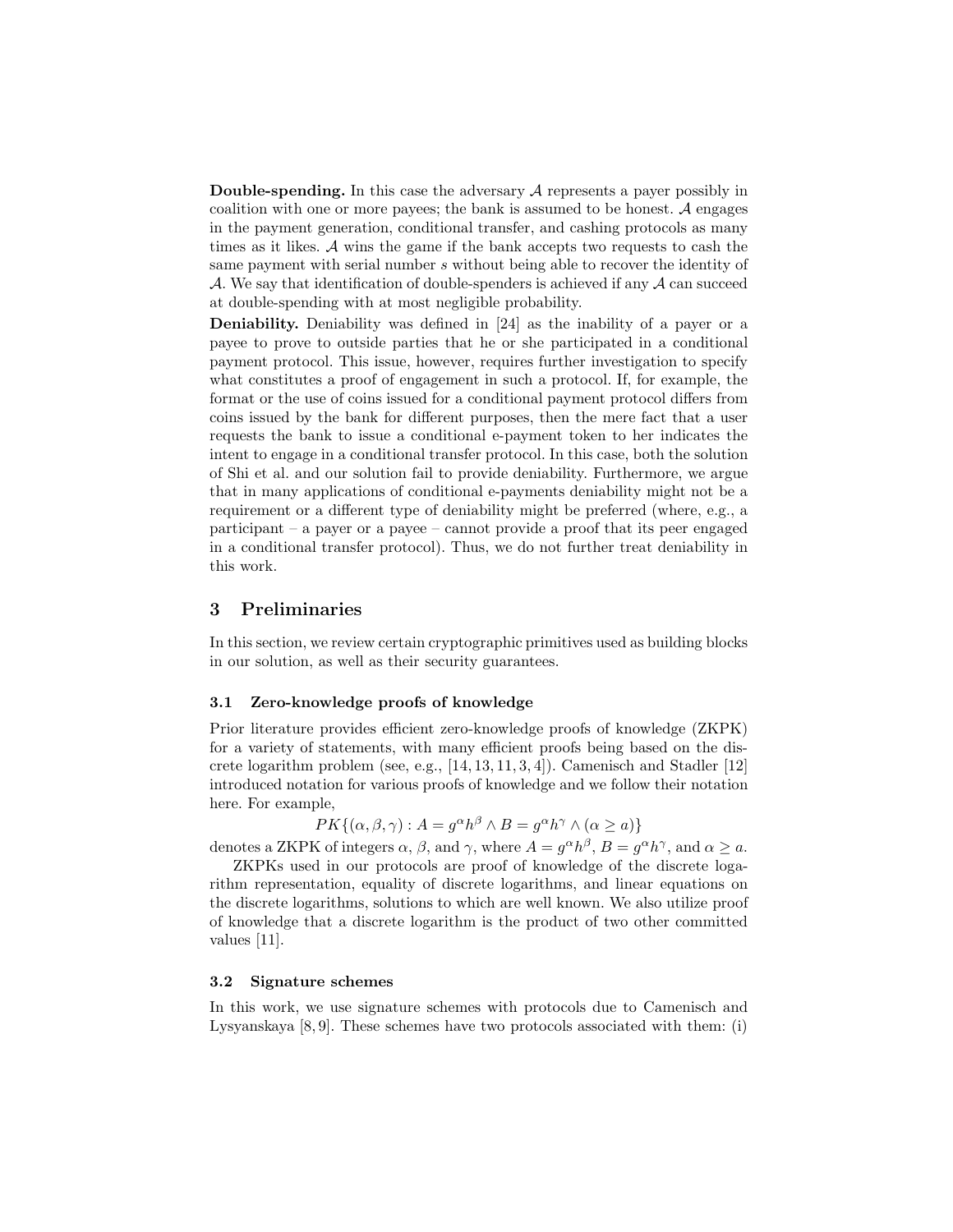they allow a user to obtain a signature on a committed value without revealing that value to the signer; and (ii) they enable the user to convince a third party that she possesses a signature on a certain message.

The commitment scheme used is the Pedersen commitment scheme [22]. Recall that in this scheme the public parameters are a group  $G_q$  of prime order q such that the discrete logarithm problem in  $G_q$  is hard and generators  $g_0$ ,  $g_1, \ldots, g_k$ . In order to compute a commitment to  $x_1, \ldots, x_\ell \in \mathbb{Z}_q$ , we choose  $r \in \mathbb{Z}_q$  at random and compute  $com(x_1, ..., x_\ell; r) = g_0^r \prod_{i=1}^\ell g_i^{x_i}$ . This commitment is unconditionally hiding (i.e.,  $com(x_1, \ldots, x_\ell; r)$  reveals no information about  $x_1, \ldots, x_\ell$ ) and is computationally binding (assuming that the discrete logarithm problem is hard in  $G_q$ , the sender cannot open the commitment to values other than  $x_1, \ldots, x_\ell$ ).

Then given a commitment  $com(x_1, \ldots, x_\ell; r)$ , it is possible obtain the signer's CL signature  $\sigma(x_1, \ldots, x_\ell)$  without revealing any information about the values  $x_1, \ldots, x_\ell$  to the signer. Furthermore, possession of  $\sigma(x_1, \ldots, x_\ell)$  allows its owner to use commitments to  $x_1, \ldots, x_\ell$  to prove to other parties that she has the signer's signature on the values included in the commitments without revealing additional information about the signed values themselves. If this protocol is combined with a ZK proof that the values included in these commitments satisfy certain properties, it becomes possible to convince a third party that the prover possesses a CL signature that meets these conditions without disclosing additional information about the signed values.

The signature scheme [8] relies on the Strong RSA assumption for its security. The scheme [9] relies on LRSW assumption in groups with bilinear maps. Our and other e-cash solutions built on such schemes require certain ZK proofs to be non-interactive, which is normally done by applying Fiat-Shamir heuristic [18]. Such non-interactive ZK proofs are, however, secure only in the random oracle model. Recent work by Belenkiy et al.[2] is the first to give new signatures with protocols, called P-signatures, that have non-interactive protocols without relying on the random oracle model. In particular, they utilize techniques of Groth and Sahai [19] to permit non-interactive zero-knowledge proofs that the contents of a commitment has been signed and that a pair of commitments are committed to the same value. The protocols used in this work, however, involve proofs of more general statements than equality, and more research is needed to determine what types of statements about discrete logarithms can be proven non-interactively using techniques of Groth and Sahai.

### 3.3 Verifiable encryption

Verifiable encryption is a protocol between an encryptor and verifier that allows the encryptor to convince the verifier that encryption was performed correctly. Given a public encryption key pk and a commitment  $C = com(x)$ , this protocol allows the encryptor to produce encryption,  $E_{pk}(x)$ , of the opening of C, such that the verifier can accept an invalid encryption only with a negligible probability. Then given the corresponding decryption key sk and the protocol transcript for  $E_{pk}(x)$ , opening of C can be computed efficiently. Camenisch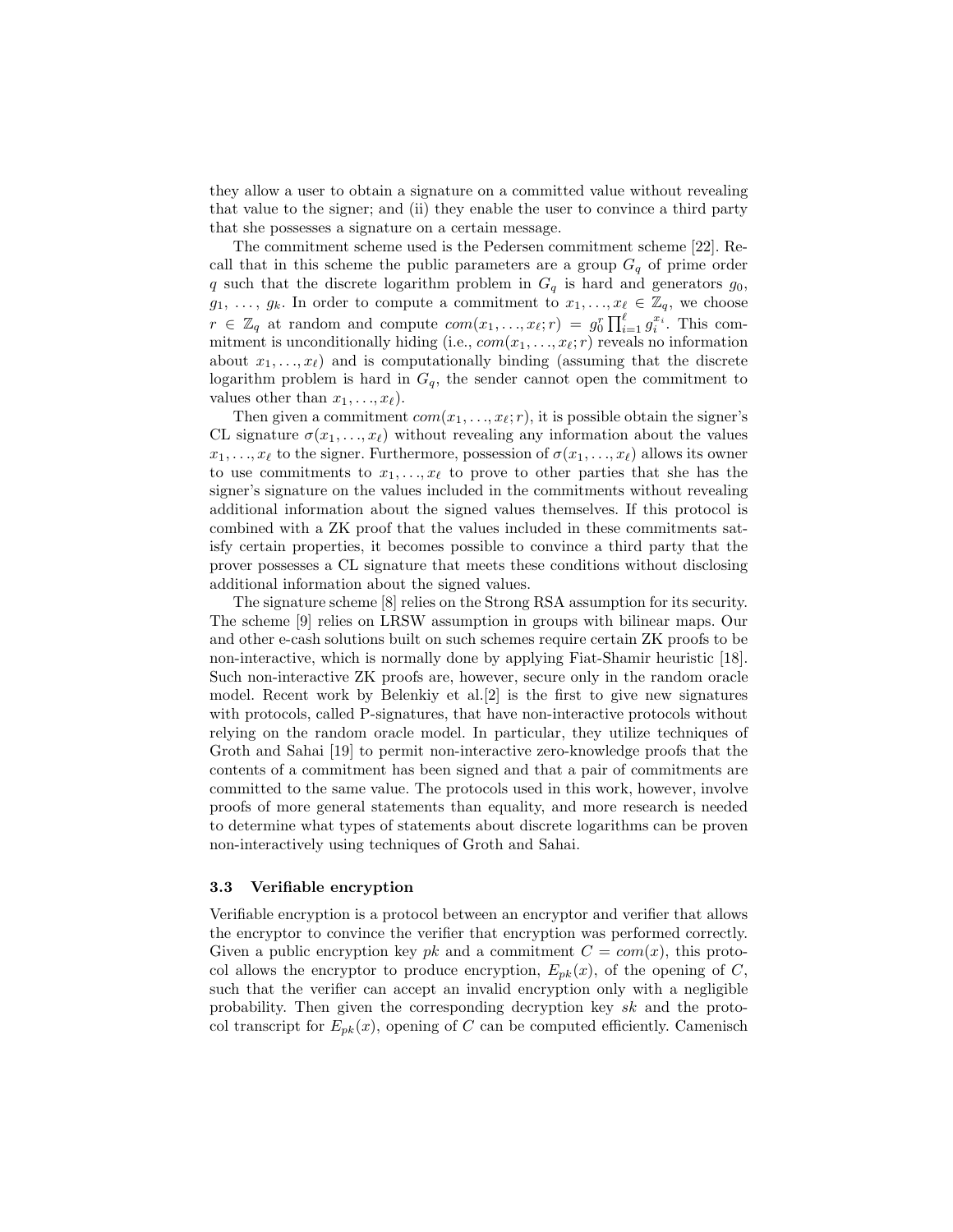and Damgard [5] provide techniques for converting any semantically secure encryption scheme into a verifiable encryption scheme, and this is what adds the logarithmic factor to the complexity of our scheme. For our purposes, any secure verifiable encryption scheme will suffice.

# 4 Conditional E-Payments

#### 4.1 Description and Intuition

With the recent advances in e-cash systems, a natural place to seek alternatives for expensive cut-and-choose techniques of Shi et al. [24] conditional e-cash is to look at other e-cash solutions. Recent e-cash systems such as, e.g., [6, 7, 10] use CL-signatures with constant overhead as their building block. Using CLsignatures, it is possible to construct an e-cash system using a known method as follows: to generate a payment, a user obtains the bank's signature on  $(id, s, t)$ , where  $id$  is the user's identity, s is the serial number of the coin, t is the blinding value without the bank knowing  $s$  or  $t$ . Then when the user would like to spend the coin at a merchant, the user provides the merchant with commitments to  $id, s$ , and t and a ZK proof that she possesses a signature on these values. The merchant chooses a random value  $R$  (computed as a function of the merchant's identity and additional information provided by the merchant) and communicates  $R$  to the user. The user reveals to the merchant the serial number  $s$  and the result of evaluating the double-spending equation  $D = id + R \cdot t \mod q$  on R, as well as provides a ZK proof of correctness of both s and  $D$  (i.e., that s appears in the signature, and  $D$  is computed using id and t from the signature). Now, if only a single value  $D$  is computed for a coin, it does not reveal any information about the user's identity  $id$  (since t was chosen at random); but revealing two such values for different  $R$ 's reveals the identity of the user.

The biggest difference between the regular e-cash setting and conditional epayments is that (i) in e-cash a coin transferred to a merchant carries a validity proof that is bound to the merchant (and only that merchant can cash it), while in conditional e-payments each payee is to stay anonymous, and (ii) the only way for a user to spend a coin in e-cash is through a merchant, while in conditional e-payments, the payer is able to cash coins herself. To address the first item, we can require each (anonymous) payee to challenge the payer on a randomly chosen value  $R$ , which, unlike the e-cash systems, is not bound to the payee's identity. This will ensure that if the payer transfers the coin to more than one payee, the payer's identity can be recovered. In case when the payer does not transfer the payment or the outcome of the event is unfavorable, the payer can transfer a coin to himself and cash it anonymously. This, however, creates a problem, as the payer will be able to quickly cash the coin using the payee's  $R$ before the payee learns the outcome of the condition. And when the (honest) payee attempts to cash the same payment, the request will be denied by the bank as duplicate (without the ability to uncover the payer's identity).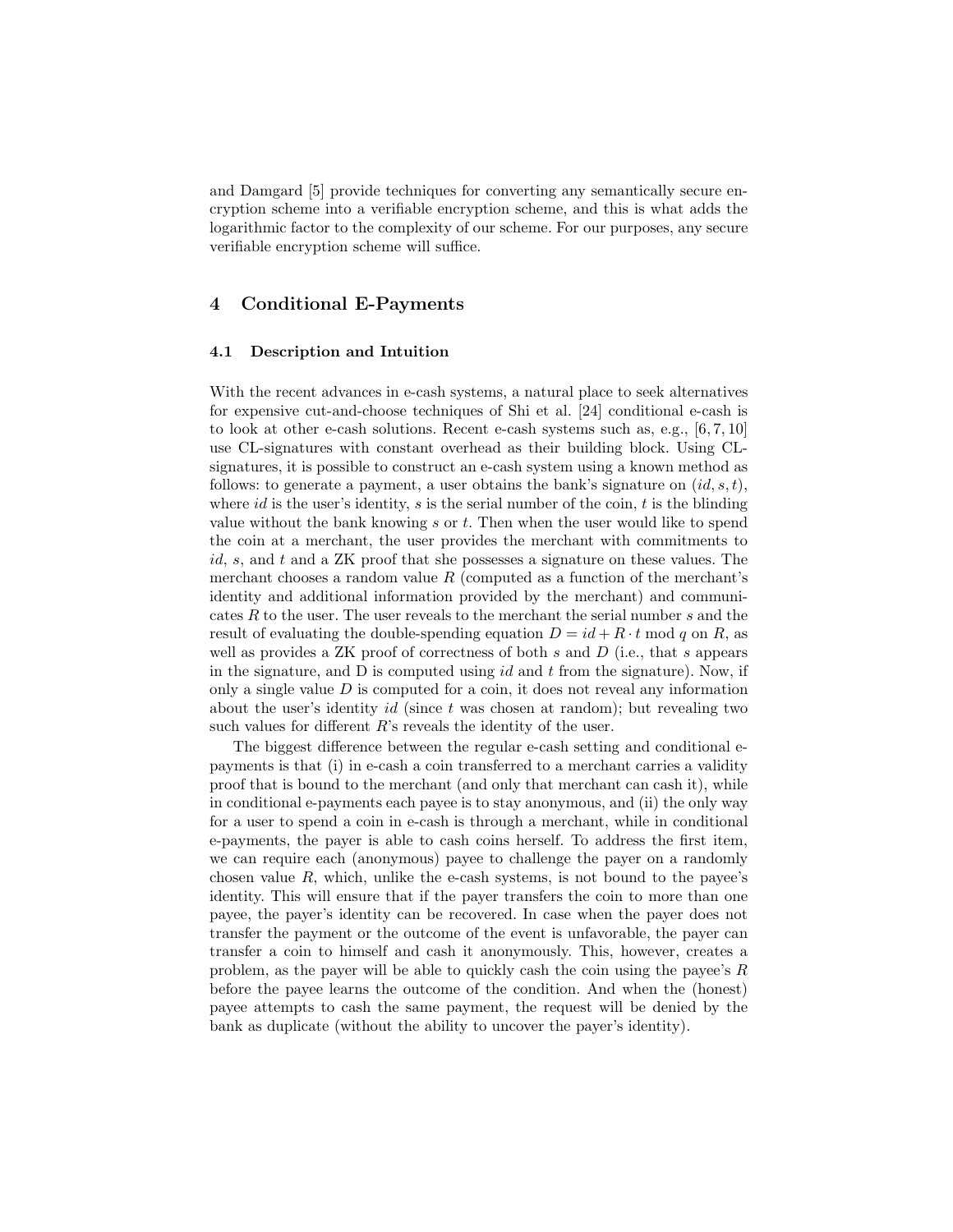This could be fixed in the same way as in [24]: a trusted authority (e.g., the bank) keeps track of payment transfers.<sup>1</sup> We, however, are interested in a solution that can be performed completely off-line, without the need of the bank to participate in payment transfers. Even though both participants are to stay anonymous, we let the payee to obtain a proof of the payment in an oblivious way, without the payer knowing the value of  $R$ . That is, the payee sends to the payer a commitment to  $R, g^R$ , and the payer then transfers that commitment into  $g^D$  and also provides a proof that the value was formed as prescribed. Note that knowledge of  $R$  is required to be able to cash the payment, and the payer is prevented from doing so. Given commitments to the double spending equation evaluated on different values, it is still possible to recover the identity of the payer (more precisely, now the bank will be able to recover  $g^{id}$  instead of the value of *id* itself, but this does not affect the security of the solution<sup>2</sup>).

In the above solution, the payee's participation in the conditional transfer and subsequent cashing protocols is linkable due to the use of the payer's validity proofs during cashing. Thus, to prevent colluding payer and the bank from recovering the payee's identity, the payee must stay anonymous during the deposit protocol. This means that either the payer cashes the e-payment anonymously or exchanges it for another anonymous token such that its generation and deposit protocols cannot be linked together (and this is what was suggested in [24]). Furthermore, the techniques we are utilizing do not seem to permit a payee's participation in the conditional transfer and cashing protocols to be unlinkable, as the payee is unable to modify the ZK proof generated by the payer. We leave this unlinkability issue as an open problem.

The final issue that remains to be addressed is the conditional nature of the transfer, where the payee's payment must remain uncasheable at the time of the transfer while still ensuring that the payee can verify all of the payer's proofs. We solve this by conditionally hiding only partial information which is necessary for cashing the payment. In particular, the payee will be able to obtain access to the serial number s only in case of favorable outcome of the condition.

We model events as follows: When event  $\mathcal E$  is announced, the publisher posts the public key  $pk_{\mathcal{E}}$  associated with this event. Later, when the outcome of the event is determined, if the outcome satisfies the condition, the publisher releases the corresponding private key  $s k<sub>\mathcal{E}</sub>$ . In case of unfavorable outcome, the publisher does not release any additional information. At the time of transfer, the payer encrypts the payment-related information using  $pk_{\mathcal{E}}$ , and the payee will be able

<sup>&</sup>lt;sup>1</sup> In more detail, a coin consists of two halves (the right half is used for conditional transfers and the left half is used to cash unspent payments) such that spending both halves reveals the identity of the payer. The payer first (anonymously) activates a payment using its serial number s. During the transfer protocol, the payee contacts the bank with s and obtains a secret value that must be presented to the bank upon cashing the right half of the coin. Thus, the payer can cash only the left half.

 $2$  Furthermore, in previous e-cash schemes  $[6, 7, 10]$ , each user was identified by a public key instead of her identity. Then for user U, the secret key is  $sk_U \in \mathbb{Z}_q$  and the corresponding public key is  $pk_U = g^{sk_U}$ . Using our terminology, the secret key is *id* and the public key is  $g^{id}$ .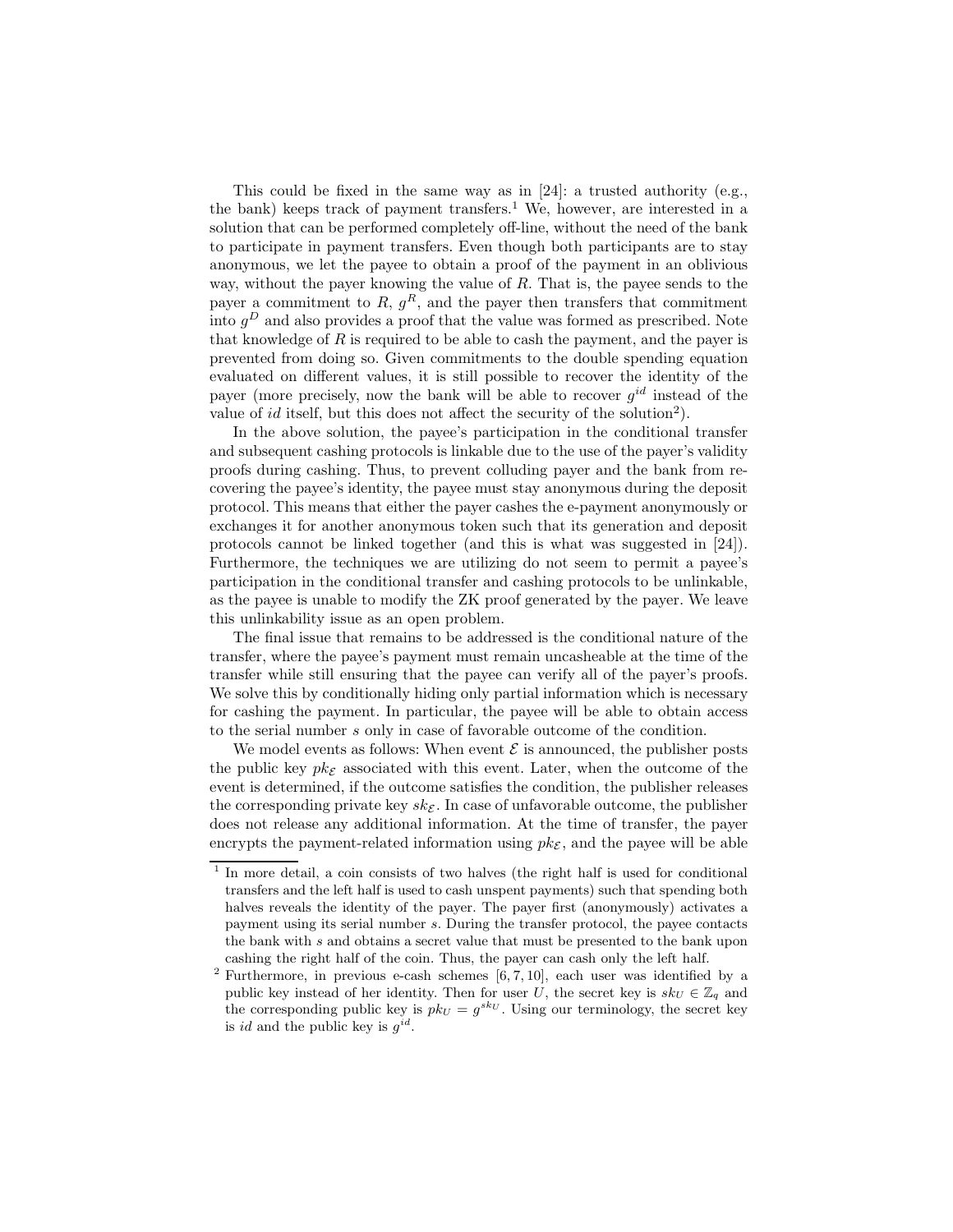to decrypt it and produce a casheable coin only if the private key  $s k \varepsilon$  is announced. To ensure that the payer does not cheat during the encryption process, we employ verifiable encryption. More precisely, the payer forms a commitment to the serial number s and verifiably encrypts s using  $pk_{\mathcal{E}}$ . The payee will accept the payment only is she is able to verify the correctness of the encryption.

We also make use of another key pair  $(pk_{\bar{\mathcal{E}}}, sk_{\bar{\mathcal{E}}})$  that correspond to the event  $\bar{\mathcal{E}}$  opposite of  $\mathcal{E}$  (that is,  $sk_{\bar{\mathcal{E}}}$  is published in case of unfavorable outcome of the event  $\mathcal{E}$ ). The key  $pk_{\bar{\mathcal{E}}}$  enables encryption of the value R to the payer, which he decrypts in case of unfavorable outcome and cashes the coin back.

#### 4.2 The Scheme

Our scheme is as follows: The common parameters to all players consist of a group G of prime order q (chosen according to a security parameter  $1^{\kappa}$ ) and generators  $g_0, g_1, \ldots$  The bank generates its private signing key  $sk_B$  and the corresponding verification key  $pk_B$  using one of the CL-signature algorithms. This key will be used to sign e-payments the bank issues.

Payment Generation: The interaction between a payer and the bank is as follows:

- 1. The payer identifies herself as having id. The bank and the payer also agree on the amount of withdraw v. (We assume that  $id, v \in \mathbb{Z}_q$ .)
- 2. The payer with the help of the bank computes a commitment to  $s, t, id$ , and  $v$ , where  $s$  is a random value used as the payment's serial number (jointly generated by the payer and the bank). To achieve this:
	- (a) The payer chooses  $s_P, t \in \mathbb{Z}_q$  at random, forms a commitment  $C_1$  =  $com(s_P, t; r) = g_0^r g_1^{s_P} g_2^t$ , and sends it to the bank along with a ZK proof of knowledge of the representation of  $C_1$  with respect to bases  $g_0, g_1$ , and  $g_2$ .
	- (b) The bank chooses  $s_B \in \mathbb{Z}_q$  at random and sends it to the payer.
	- (c) Both the payer and the bank use  $s_B$ , id, and v to locally compute  $C =$  $com(s, t, id, v; r)$ , where  $s = sp + sp$ . This is done by setting  $C = C_1$ .  $g_1^{s_B} \cdot g_3^{id} \cdot g_4^v.$
- 3. The payer and the bank run a protocol for obtaining a signature on a committed value, at the end of which the payer has bank's signature  $\sigma_B(s, t, id, v)$ .
- 4. The bank debits the payer's account with amount v.
- 5. The payer stores  $(id, s, t, v, \sigma_B(s, t, id, v))$  as his e-payment token.

When the payer would like to transfer the payment to a payee, both of them need to agree on the public condition  $\mathcal E$  announced by the publisher. The public key  $pk_{\mathcal{E}}$  is then used during the conditional transfer.

In the conditional transfer protocol, the payer needs to convince the payee in the validity of the payment, which is done by using protocols associated with CL-signature and additional ZKPKs. Both participants stay anonymous during the protocol.

Conditional Transfer: The protocol between a payer with  $(id, s, t, v, \sigma_B(s, t, id, v))$ and a payee proceeds in the following steps: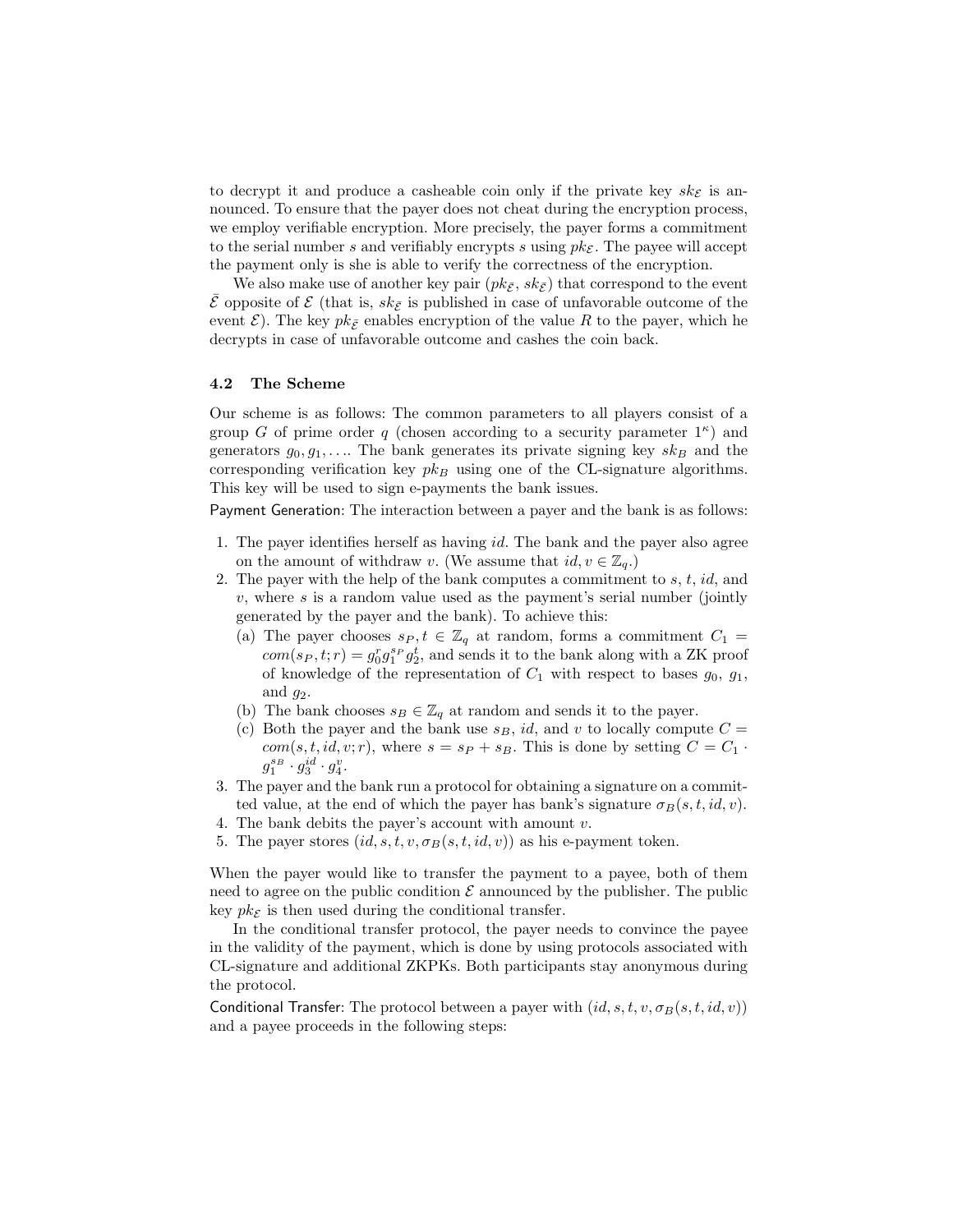- 1. The payer forms commitments  $C_1 = com(s; r_1), C_2 = com(t; r_2),$  and  $C_3 =$  $com(id; r_3)$ , and sends them along with v to the payee.
- 2. The payer sends to the payee a proof of knowledge  $\pi_1$  of a CL signature from the bank on the openings of  $C_1$ ,  $C_2$ , and  $C_3$  as well as the value v.
- 3. The payee chooses  $R \in \mathbb{Z}_q$  at random and sends  $A = g^R$  to the payer.
- 4. The payer computes  $B = g^{Rt+id}$ , sends it to the payee, and executes a proof of knowledge  $\pi_2$  of well-formness of B. More precisely, the ZKPK is:

$$
PK\{(\alpha, \beta, \gamma_1, \gamma_2) : B = A^{\alpha} g^{\beta} \wedge C_2 = g_1^{\alpha} g_0^{\gamma_1} \wedge C_3 = g_1^{\beta} g_0^{\gamma_2} \}
$$

- 5. The payer verifiably encrypts s under the key  $pk_{\mathcal{E}}$  using  $C_1$ . The payee obtains  $E_{pk_{\mathcal{E}}}(s)$ , which includes the proof that the encryption was formed properly.
- 6. The payee verifiably encrypts R under the key  $pk_{\bar{\mathcal{E}}}$  using A. The payer obtains  $E_{pk_{\bar{e}}}(R)$ , which includes the proof that the encryption was formed properly.
- 7. As the result of this transfer, the payee stores  $(C_1, C_2, C_3, v, \pi_1, R, A, B, \pi_2,$  $E_{pk_{\mathcal{E}}}(s)$  and the payer stores  $(C_1, C_2, C_3, v, \pi_1, E_{pk_{\mathcal{E}}}(R), A, B, \pi_2, s)$ .

After the outcome of the event is announced, if it was favorable to the payee, the payee obtains the private key  $sk_{\mathcal{E}}$  corresponding to  $pk_{\mathcal{E}}$  and performs the following payment validation procedure.

Validating the Payment: On input  $(C_1,C_2,C_3,v,\pi_1,R,A,B,\pi_2,E_{pk\varepsilon}(s))$  and  $sk_\mathcal{E},$ the payee decrypts  $E_{pk\varepsilon}(s)$  obtaining s and stores  $(C_1, C_2, C_3, v, \pi_1, R, A, B, \pi_2, s)$ as a casheable payment.

In case of unfavorable outcome, the payer transfers his coin into a casheable payment using  $sk_{\bar{\mathcal{E}}}$  (i.e., given  $(C_1, C_2, C_3, v, \pi_1, E_{pk_{\bar{\mathcal{E}}}}(R), A, B, \pi_2, s)$ , the payer decrypts  $E_{pk_{\bar{\mathcal{E}}}}(R)$  to obtain  $(C_1, C_2, C_3, v, \pi_1, R, A, B, \pi_2, s)$ . In case the payer did not engage in any conditional transfer protocol and would like to cash the coin back, the payer engages in the transfer protocol with himself without encrypting the serial number. In this case, the casheable coin is the same as in other cases.

The following protocol is performed anonymously.

Cashing the Payment: The claimant's input consists of a casheable coin  $(C_1, C_2, C_3,$  $v, \pi_1, R, A, B, \pi_2, s$ .

- 1. The claimant submits the payment  $(C_1, C_2, C_3, v, \pi_1, R, A, B, \pi_2, s)$  to the bank.
- 2. The bank verifies all proofs and, in particular, that  $g^R = A$ . The bank also checks whether the pair  $(s, R)$  was previously submitted to the bank. If the proofs are correct and  $(s, R)$  is fresh, the bank credits the claimant's account with amount  $v$ ; otherwise, it rejects the payment.
- 3. The bank records the payment  $(C_1, C_2, C_3, v, \pi_1, R, A, B, \pi_2, s)$  in the database of spent payments and searches for another record with s. If s has been used before, it invokes the identification algorithm.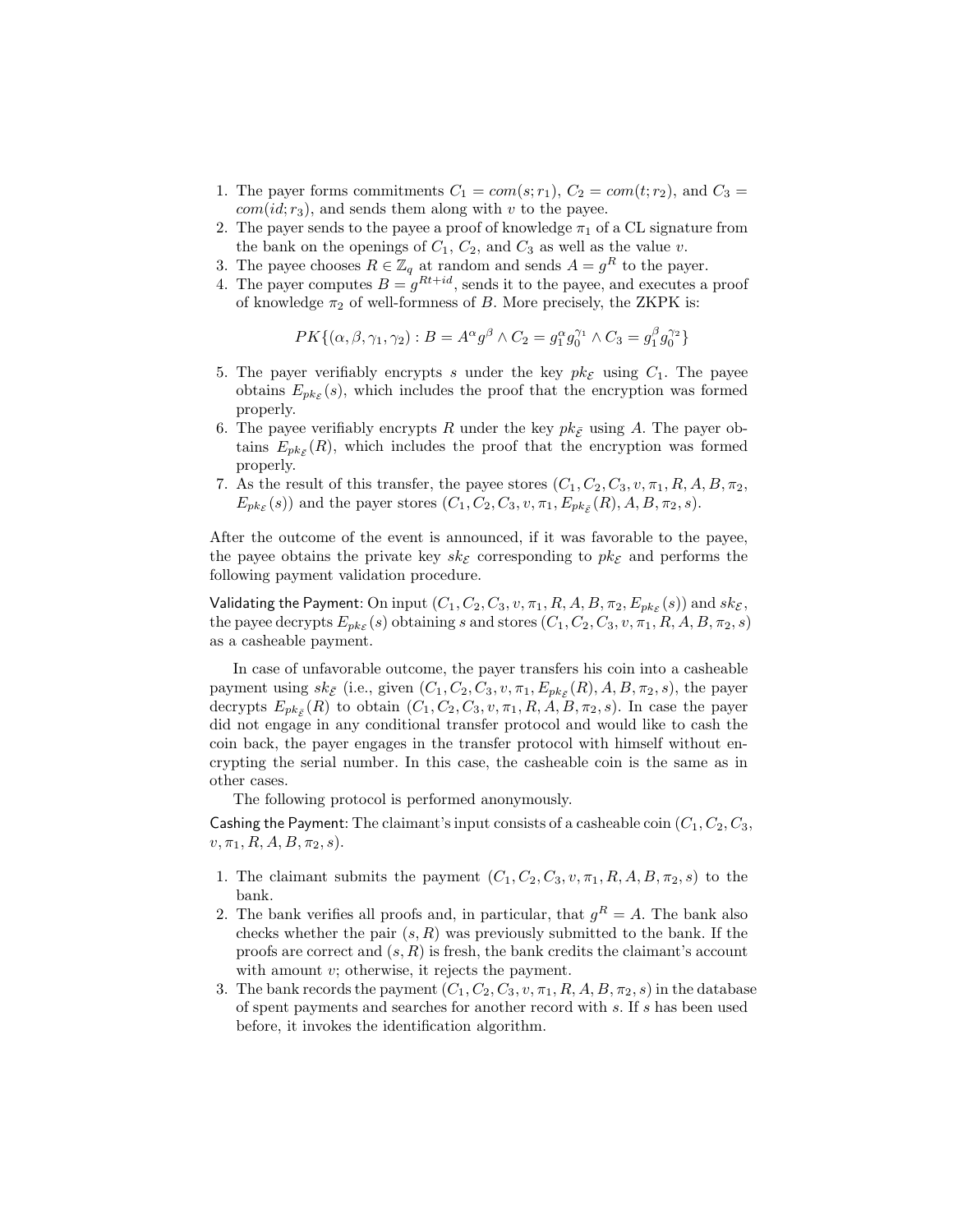Identifying Double-Spenders: If a coin with a serial number s can be found in the bank's database more than once, the bank identifies the guilty payer as follows:

- The bank locates two records  $(s, R_1, B_1)$  and  $(s, R_2, B_2)$ . (Recall that each  $B_i = g^{R_1 t + id}$  for some value t unknown to the bank.)
- − It computes the identity of the payer by first computing  $d_1 = (B_1/B_2)^{(R_1-R_2)^{-1}}$ and then  $d_2 = B_1/(d_1^{R_1})$ . The value of  $d_2$  will correspond to  $g^{id}$ , where id is the identity of the double-spender.
- The bank searches its database for an *id* that matches  $g^{id}$ .

We briefly show that  $d_2$  indeed corresponds to the value  $g^{id}$ :

$$
d_2 = \frac{B_1}{d_1^{R_1}} = B_1 \left(\frac{B_2}{B_1}\right)^{(R_1 - R_2)^{-1}R_1} = g^{R_1 t + id} \left(g^{R_2 t + id - R_1 t - id}\right)^{(R_1 - R_2)^{-1}R_1}
$$
  
=  $g^{R_1 t + id} \left(g^{-t(R_1 - R_2)}\right)^{(R_1 - R_2)^{-1}R_1} = g^{R_1 t + id} g^{-R_1 t} = g^{id}$ 

Efficiency. Computation and communication in all of our protocols are constant (more precisely, linear in the security parameter), with the exception of verifiable encryption used in the transfer protocol. To achieve probability of cheating  $2^{-k}$ ,  $O(k)$  encryptions must be performed during the transfer protocol. Additionally, to decrypt a value during payment validation,  $O(k)$  decryptions are to be performed.

#### 4.3 Security Analysis

Theorem 1. Assuming the security of the CL-signature scheme and the verifiable encryption scheme, the above scheme is a secure conditional e-payment scheme in the random oracle model.

Proof. We analyze the scheme w.r.t. the properties given in section 2.

Correctness. This property can be shown by examination.

Balance. We first show that dishonest users cannot cash more coins than what they withdrew. Let  $X_{pg}$  denote a knowledge extractor in the payment generation protocol that acts as the bank and  $X_{pk}$  denote a knowledge extractor for the proof of knowledge executed in step  $2(a)$  of the protocol. Then during each execution of the payment generation protocol by the adversary  $A$ ,  $X_{pq}$  executes the protocol as the bank would with the exception that it also executes  $X_{pk}$  to obtain values id, s, t, v. After n executions of the protocol,  $X_{pg}$  has the knowledge of n serial numbers  $s_1, \ldots, s_n$ . Now note that the soundness property of the proofs of knowledge prevents A from successfully producing a valid serial number  $s' \notin \{s_1, \ldots, s_n\}$ . Therefore, A will attempt to deposit a coin for which it cannot honestly generate a valid proof. For  $A$  to succeed in convincing the bank that it has a valid coin with serial number  $s'$ , A must produce a proof that either A knows the bank's signature on openings of  $C_1$ ,  $C_2$ , and  $C_3$  or B is well-formed. The former can happen only with a negligible probability assuming that the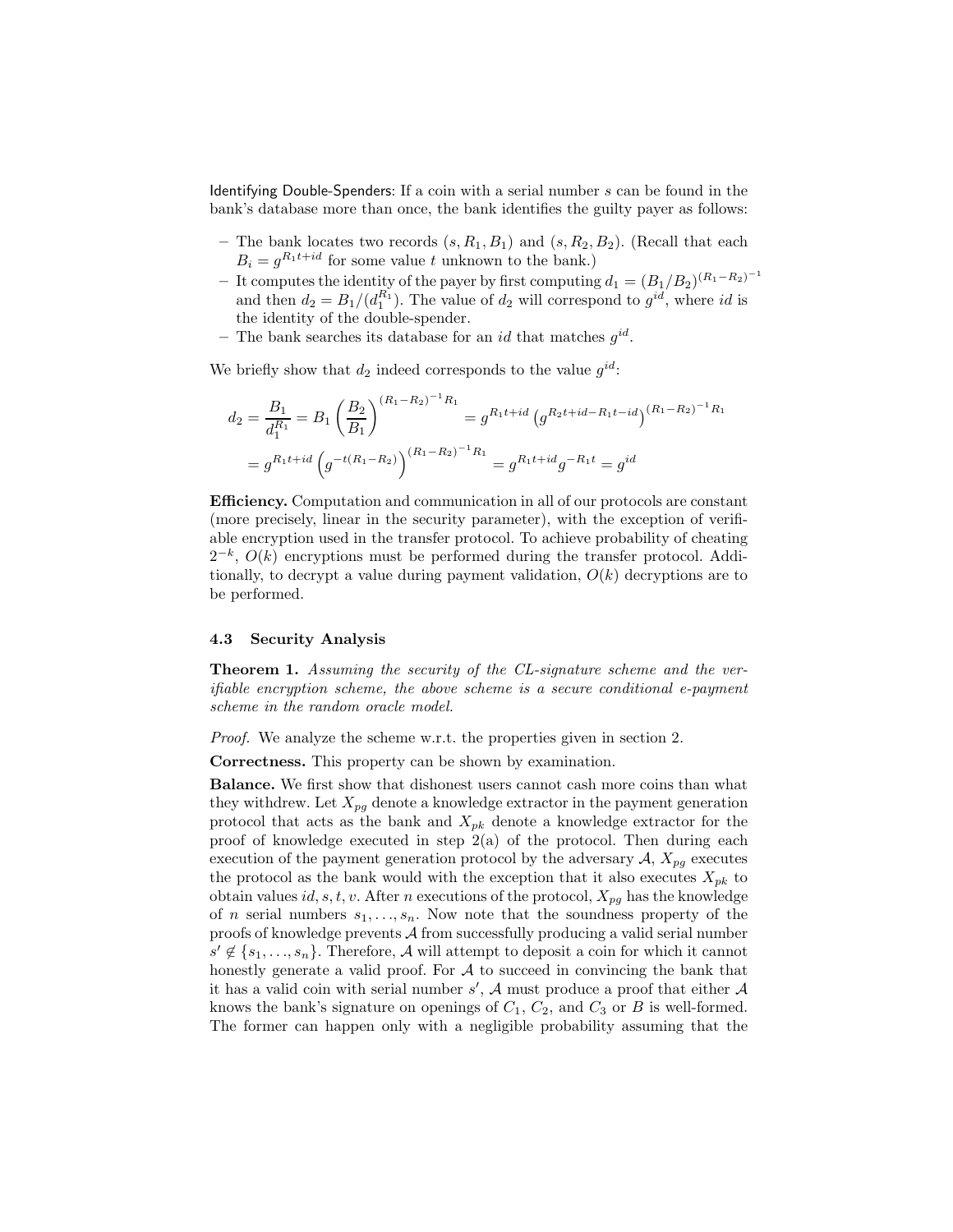CL-signatures are secure, and the latter can also happen only with a negligible probability assuming that the discrete logarithm problem is hard. Therefore, A can succeed in winning this game with at most negligible probability.

To show that the adversary  $A$ , acting as a payee, is unable to spend its coin in case of unfavorable outcome of the event, let  $c_1, \ldots, c_n$  denote the sequence of casheable coins A acquires in the first part of the game (acting as both payers and payees), where the pairs  $(E_{pk_{\mathcal{E}_1}}(s_1), s_1), \ldots, (E_{pk_{\mathcal{E}_n}}(s_n), s_n)$  are the corresponding encryptions of coin serial numbers produced during the conditional transfer protocols and their decryptions. A then engages in a challenge transfer protocol with an honest payer and obtains coin  $(C_1, C_2, C_3, v, \pi_1, R, A, B, \pi_2, E_{pk_{\mathcal{E}}}(s)).$ Now assume that  $A$  is able to recover a casheable payment from this coin without access to  $sk_{\mathcal{E}}$ . Then A must either recover the correct value of s or produce a valid coin using another serial number  $s'$ . As was argued above, the latter is possible only with a negligible probability.  $A$  will then attempt to recover s from the commitment  $C_1$  and the associated proof of knowledge or encryption  $E_{pk\varepsilon}(s)$ . Since the commitment is unconditionally hiding and the proof of knowledge is zero-knowledge, A must use  $E_{pk\varepsilon}(s)$ . Finally, assuming the security of the verifiable encryption scheme, A can recover s from  $E_{pk_{\mathcal{E}}}(s)$  with at most negligible probability. Therefore, A can succeed in producing a casheable coin in this game with at most negligible probability.

Anonymity. Anonymity of a payee is trivially achieved, since at no point in the protocol the payee is required to present her identity or include it in the information exchanged between the payee and the payer or the bank.

To show payer anonymity, let the game setup be as described in section 2. Adversary A represents other participants colluding together, who can create users and engages in payment generation protocols. During the challenge,  $A$  is asked to engage in a conditional transfer protocol and execute the consecutive payment validation procedure with either a real user  $id_i$  or a simulator S without access to user  $id_j$ 's information. Our simulator S participates in a conditional transfer protocol by performing the following steps:

- 1. S chooses id, s, t,  $v \in \mathbb{Z}_q$  and produces commitments  $C_1 = com(s; r_1), C_2 =$  $com(t; r_2)$ , and  $C_3 = com(id; r_3)$ .
- 2. S produces a simulated proof of knowledge  $\pi_1$  of a CL signature from the bank on the openings of  $C_1, C_2, C_3$ , and the value v. This requires usage of the corresponding simulator of CL-signatures.
- 3. After obtaining  $A = g^R$ , S computes  $B = g^{Rt + id}$  and produces a proof of knowledge  $\pi_2$  of well-formness of B.
- 4. S verifiably encrypts s under the key  $pk_{\mathcal{E}}$  using  $C_1$  producing  $E_{pk_{\mathcal{E}}}(s)$ .

At the end of this interaction, A obtains  $(C_1, C_2, C_3, v, \pi_1, R, A, B, \pi_2, E_{pk_{\mathcal{E}}}(s)).$ After executing the challenge transfer protocol (with either a real user or a simulator), A is given  $pk_{\mathcal{E}}$  and validates the coin obtaining  $(C_1, C_2, C_3, v, \pi_1, R, A, B, \pi_2)$  $\pi_2$ , s). We next argue that a casheable coin produced by a real payer is indistinguishable from a casheable coin produced by the simulator.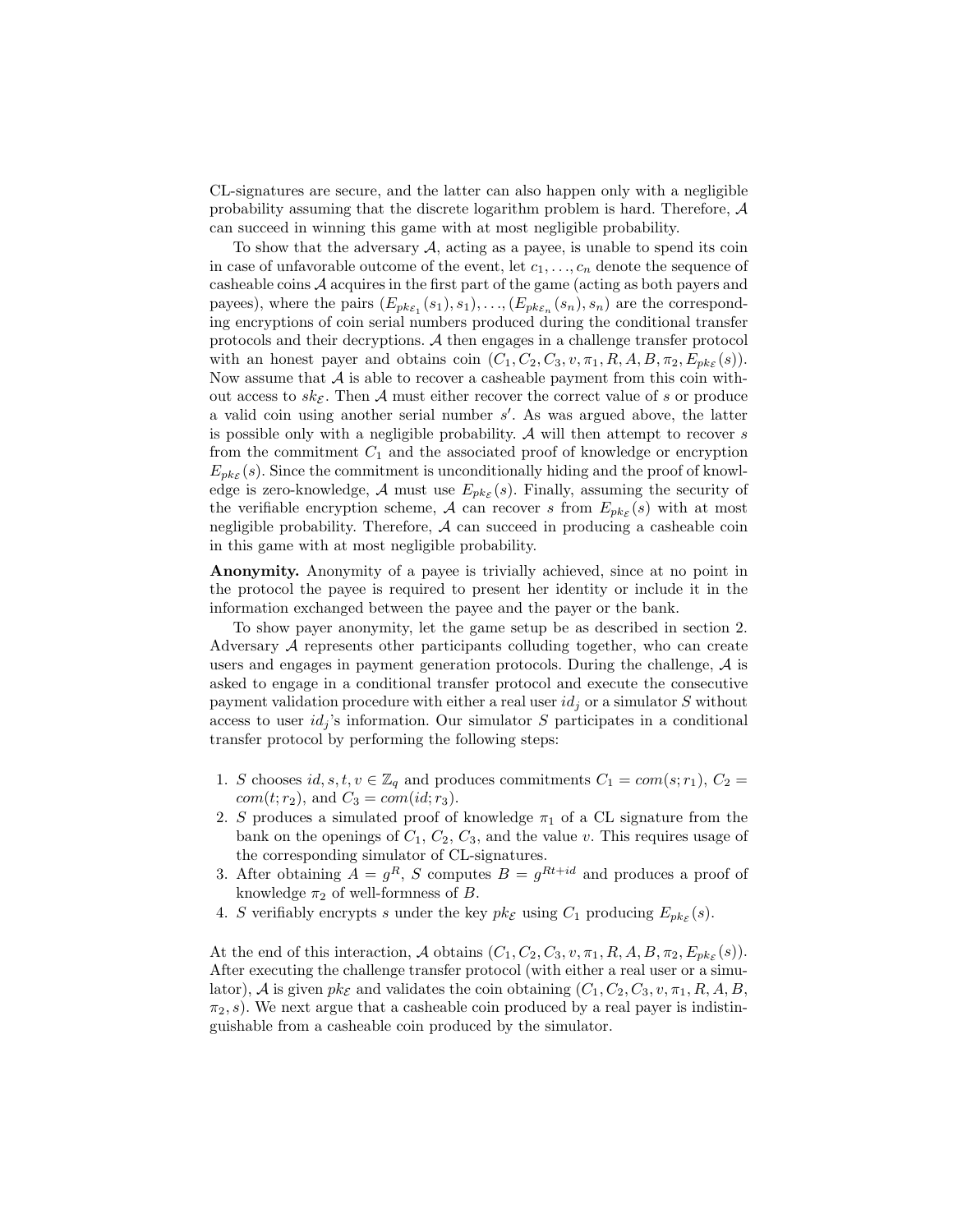First, the payment generation protocol does not allow the bank to learn any information about the coin-specific values  $s$  and  $t$ . When a payer is issued a CLsignature  $\sigma_B(s, t, id, v)$  by the bank, all values in it are information-theoretically hidden (i.e., the signature is issued on the values  $(s, t, id, v, r)$  for a random value r rather than  $(s, t, id, v)$ ; this r is obtained from the commitment that the payer submits and information-theoretically hides the values both in the commitment and in the signature). Therefore, the values s and t that  $S$  chooses are indistinguishable from those chosen by real users.

Other values produced by S in the transfer protocol are commitments  $C_1, C_2$ ,  $C_3$  (which perfectly hide the values), real proofs of knowledge  $\pi_2$  (which therefore are indistinguishable from a payer's proofs), real verifiable encryption  $E_{pk_{\mathcal{E}}}(s)$ which consequently is decrypted, and one simulated proof of knowledge  $\pi_1$ . This simulated proof differs from a real proof of knowledge of a CL signature, but due to the security of CL-signatures,  $A$  can distinguish between a real and simulated proofs only with a negligible probability.

**Double spending.** There are two different ways for  $A$  (representing a coalition of dishonest users) to double-spend a coin with serial number  $s: (1)$  by transferring it to two different (honest) payees, both of whom are able to cash it later, or (2) by transferring it to a single (honest) payee, recovering the payee's challenge R, and cashing the coin while the payee has a casheable coin.

In the first case, suppose the bank accepts two casheable coins  $c_1 = (C_1, C_2,$  $C_3, v, \pi_1, R, A, B, \pi_2, s$  and  $c_2 = (C'_1, C'_2, C'_3, v, \pi'_1, R', A', B', \pi'_2, s)$  with the same serial number s. Since there are knowledge extractors for all proofs included in the payments, A knows  $\sigma_B(s, t, id, v)$  and  $B = g^{id+Rt}$  (resp.,  $B' = g^{id+R't}$ ) (more precisely, these conditions can fail with at most negligible probability). Now, because  $R$  and  $R'$  can happen to be the same only with a small probability, the protocol for identifying double-spenders in this case will succeed in recovering the identity id.

Next, consider the case where  $A$  transfers its payment to a single honest payee, and the payee is later able to obtain a casheable coin (i.e., the condition outcome is favorable). A might attempt to produce a casheable coin using the payee's challenge R from the transcript of the conditional transfer protocol.  $\mathcal A$ in this case has  $(C_1, C_2, C_3, v, \pi_1, E_{pk_{\bar{\mathcal{E}}}}(R), A, B, \pi_2, s)$ . To produce a casheable coin, A will have to recover R from either  $A = g<sup>R</sup>$  or  $E_{pk_{\bar{\mathcal{E}}}}(R)$ . However, in the first case  $A$  will have to solve the discrete logarithm which, by our assumption, is infeasible, and in the first case to circumvent verifiable encryption scheme  $E(\cdot)$ , which is assumed to be secure. Therefore, in this case A also succeeds with at most negligible probability.

# 5 Further Transfer of Coins

In this section, we sketch how a payee can further transfer a conditional payment to another payee. Solutions to achieve transferable e-cash, including off-line systems, have been previously proposed in the literature (see, e.g., [15, 21, 1, 20, 23]), but to the best of our knowledge, no solution of the kind we propose (or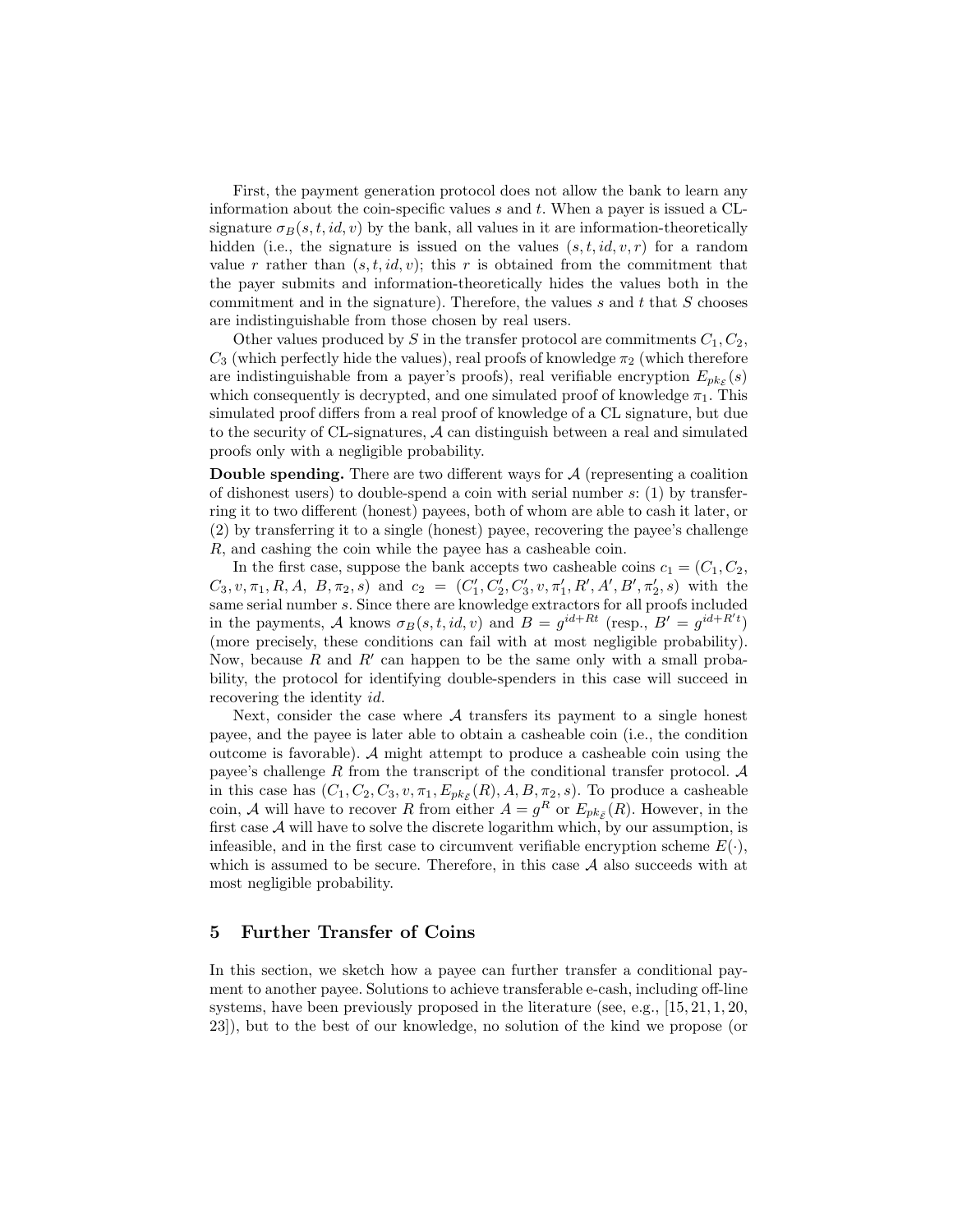even another solution based on CL-signatures) has previously appeared in the literature.

Now each payee who would like to be able to further transfer conditional payments will need to be registered with the bank to permit recovering her identity in case of double-spending. Note that a payee will be able to transfer a coin under the same condition as the one used in issuing the payment to that payee.<sup>3</sup> To transfer a payment, each payee can use the bank's signature on the payee's identity and other information similar to the coins themselves. This, however, will require a signature per transfer since using it more than once reveals the identity of its owner. To enable a user to perform multiple transfers using the same credential from the bank, we modify the double-spending equation: the property we now desire is that using this credential on a unique serial number once will leave the user anonymous, but using it twice on the same serial number will allow the identity of the user to be uncovered. More precisely, evaluating this equation on a pair  $(s_1, R_1)$  and  $(s_2, R_2)$ , where  $s_1 = s_2$  and  $R_1 \neq R_2$ will lead to recovery of the identity, but observing the results of evaluating the equation on any number of values  $(s_1, R_1), (s_2, R_2), \ldots, (s_n, R_n)$  where all  $s_i$ 's are unique does not reveal information about the user. To achieve this, our idea is to have the double-spending equation in the same form  $D_i = id + R_i \cdot t$ , but make t dependent on  $s_i$ . This means that different values of  $s_i$ 's will result in different values of t and therefore different equations, but evaluating it on the same s and two values of R will permit recovery of id. The function  $t = f(s)$ should be deterministic and such that, knowing s, computing t is difficult. For example, we can compute  $t$  using a pseudo-random function and a secret key u known to the user only. Then the user will obtain the bank's signature on a pair  $(id, u)$  without revealing u to the bank, and during a coin transfer compute  $t = f_u(s)$  and  $D = id + Rt$ . The function f should be such that the user is able to convince the other protocol participant in zero-knowledge that both  $t$  and  $D$ were computed as prescribed (and according to the bank's signature on  $id, u$ ).

User Registration: The interaction between a user and the bank is as follows:

- 1. The user identifies herself as having  $id$  and sends to the bank a commitment  $C' = com(u; r)$  for a randomly chosen  $u \in \mathbb{Z}_q$ .
- 2. The user proves to the bank in zero-knowledge that she knows the representation of  $C'$  with respect to bases  $g_0$  and  $g_1$ .
- 3. Both the user and the bank use id to locally compute  $C = com(u, id; r)$  by setting  $C = C' \cdot g_2^{id}$ .
- 4. The user and bank run a protocol for obtaining a signature on a committed value, at the end of which the user has bank's signatures  $\sigma_B(u, id)$ .
- 5. The user stores  $(id, u, \sigma_B(u, id))$  as her payment transfer credential.

<sup>&</sup>lt;sup>3</sup> Since the payee does not have access to the serial number s, she cannot use other conditions for hiding it. Furthermore, even when the payment becomes casheable after successful outcome of the original event, that payee still will not be able to construct verifiable encryption of s using the (payer's) commitment  $C_1$ .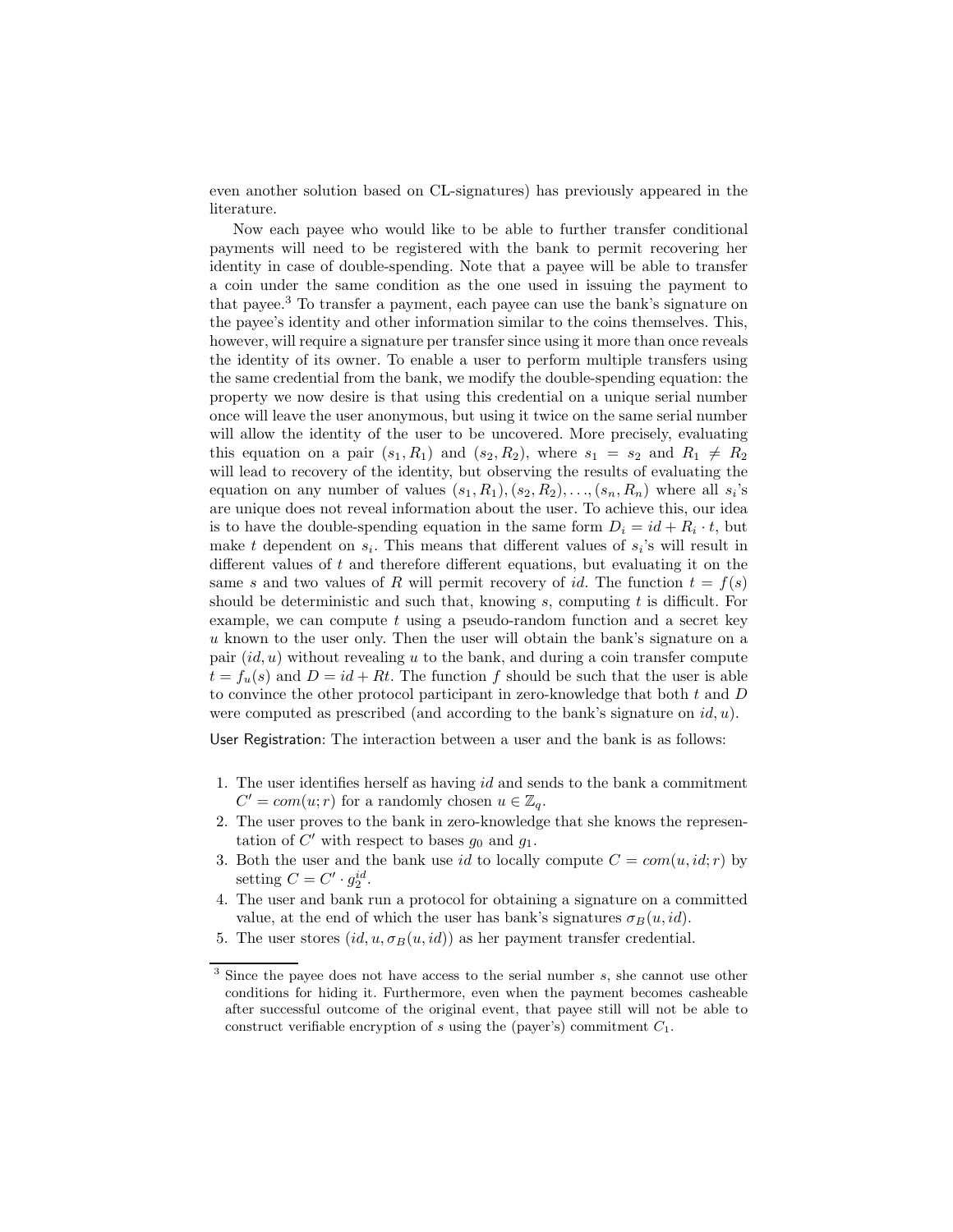The payment generation protocol and the conditional transfer protocol between the payer and the first payee remain mostly unchanged. The only difference in the first conditional transfer protocol is that, in order for the payee to further transfer her coin, she will need to prove statements involving the coin's serial number (to prove that the double-spending equation was constructed correctly). Therefore, we modify the commitment  $C_1$  generated in the first step of the conditional transfer protocol to be  $C_1 = com(s)$ . This means that  $com(s)$  is of the form  $g^s$  and does not unconditionally hide the value of s. The knowledge of  $s$ , however, is required for cashing the payment, and recovering it from  $g<sup>s</sup>$ requires solving the discrete logarithm problem. Therefore, we relax the hiding property of the commitment to permit further transfer of payments.

Now suppose that a payee would like to transfer her conditional payment to another payee. This operation can be performed any number of times, and we denote the chain of payees associated with some payment s as  $P_1, P_2, \ldots$  When  $P_1$ transfers her conditional payment to  $P_2$  using coin  $c = (C_1, C_2, C_3, v, \pi_1, R_0, A,$  $B, \pi_2, E_{pk_{\mathcal{E}}}(s)$ , the new challenge  $R_1$  is computed as a one-way function of the previous value  $R_0$  and randomness  $r_1$  contributed by  $P_2$ . That is,  $R_1 = f(R_0, r_1)$ and the idea is to chain the sequence of challenges  $R_0, R_1, R_2, \ldots$ , so that future values in the chain are unpredictable to earlier participants and  $P_i$  cannot completely control the value of  $R_i$ . For  $P_2$  to convince  $P_1$  that  $R_1$  was computed correctly, the computation must be verifiable in zero-knowledge without disclosing  $R_1$  or  $r_1$ . Therefore, we can, for example, use the verifiable random function  $f_k(x) = g^{1/(k+x)}$  of Dodis and Yampolskiy [17] (which is the most efficient construction) as  $R_i = f(R_{i-1}, r_i) = g^{1/(r_i + R_{i-1})}$ .

Going back to evaluating the double-spending equation on coin- and userspecific values, we have  $t = f_u(s)$ . The above DY function can also be used here to compute t. But since computation of this function would require access to the serial number s, which is not known at the time of the transfer, commitment  $C_1 = g^s$  can be used instead. If all participants use an agreed-upon method of mapping any  $g^s$  to an element s' of the appropriate group (i.e.,  $\mathbb{Z}_q^*$ ), the computation will be of the form  $t = f_u(s')$ .

We next describe the protocol for transferring a payment from  $P_1$  to  $P_2$ . Further transfers from  $P_i$  to  $P_{i+1}$  are performed analogously, and each new transfer maintains information about all previous transfers.  $P_1$ 's input is the original coin  $c = (C_1, C_2, C_3, v, \pi_1, R_0, A, B, \pi_2, E_{pk\varepsilon}(s)).$ 

#### Additional Transfer:

- 1.  $P_2$  chooses  $r_1$  and sends  $C = com(r_1; r')$  to  $P_1$ .  $P_1$  sends  $R_0$  to  $P_2$ .
- 2.  $P_2$  computes  $R_1 = f(R_0, r_1)$  and sends  $g^{R_1}$  and a proof of its well-formness to  $P_1$ .
- 3.  $P_1$ , who is in possession of  $\sigma_B(u, id_{P_1})$ , sends to  $P_2$  commitments  $C_1^{(1)}$  =  $com(u; r'_1), C_2^{(1)} = com(id_{P_1}; r'_2)$  and proves possession of the bank's signature on the openings of these commitments with proof  $\pi_1^{(1)}$ .
- 4.  $P_1$  computes  $t_1 = f(s', u)$  and  $g^{D_1} = g^{id_{P_1} + R_1 t_1}$ .  $P_1$  sends to  $P_2$   $g^{D_1}$  and a proof  $\pi_2^{(1)}$  of its well-formness.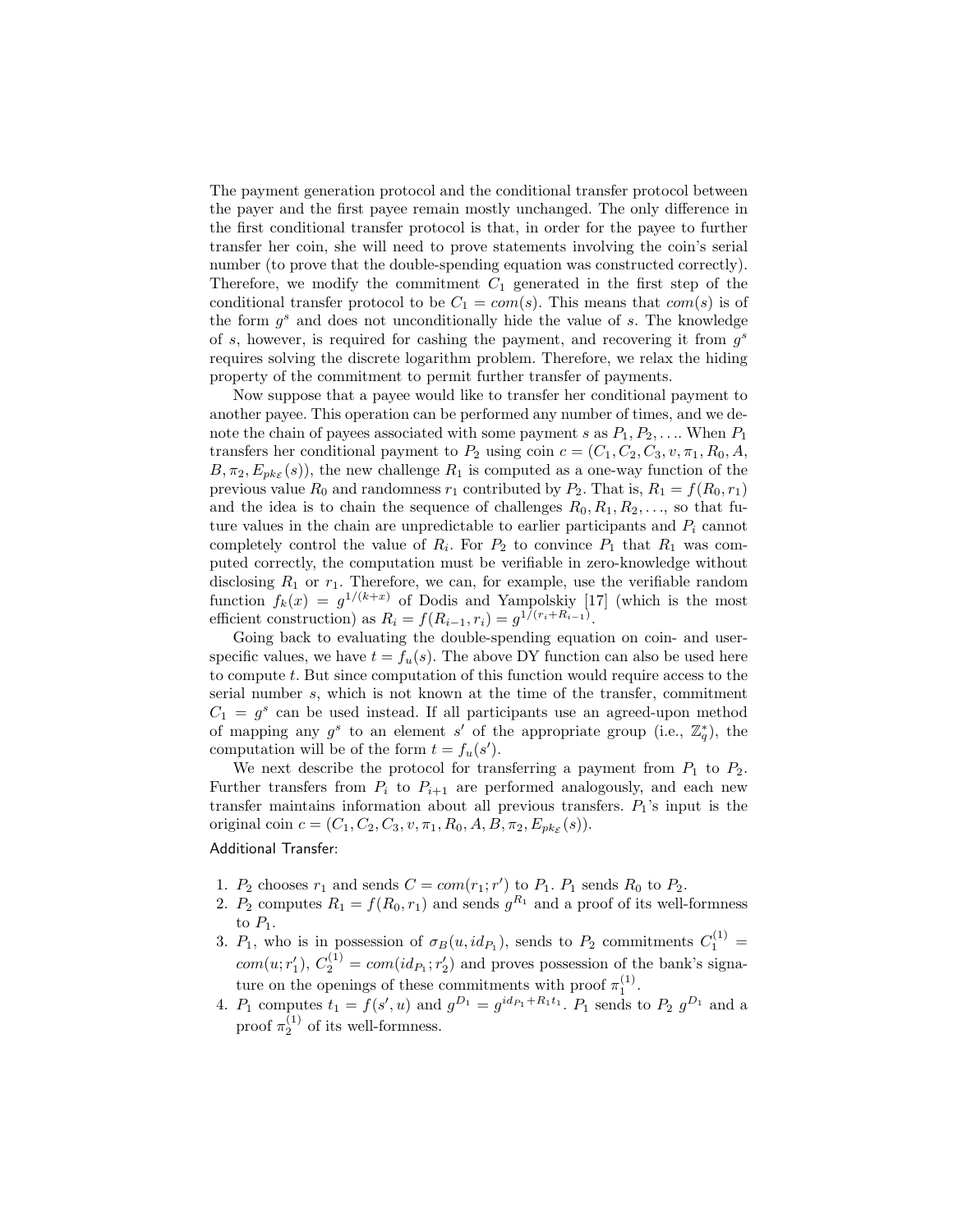5.  $P_1$  transfers c to  $P_2$ .  $P_2$  verifies all of the proofs in c and that  $R_0$  was used in c and pays  $P_1$ .  $P_2$  stores c and  $c_1 = (r_1, R_1, C_1^{(1)}, C_2^{(1)}, g^{D_1}, \pi_1^{(1)}, \pi_2^{(1)})$ .

Each additional transfer adds  $c_i = (r_i, R_i, C_1^{(i)}, C_2^{(i)}, g^{D_i}, \pi_1^{(i)}, \pi_2^{(i)})$  to the coin. This information is used to recover the identity of  $P_i$  in case of double spending. Payment validation is performed as before, by decrypting the serial number s, but now only the last person in the chain is entitled to the payment.

During the cashing protocol, the bank will challenge the user on a newly chosen value of  $R$  computed in the same way as in the above additional transfer protocol. The user cashing the coin will evaluate the double spending equation  $D = id + R \cdot f_u(s') \mod q$  using her transfer credential  $\sigma_B(u, id)$ . This applies to every user, including the original payer (note that in payer's case, transfer is performed using the coin  $\sigma_B(s, t, id)$ , while the cashing protocol also requires from that user transfer credential  $\sigma_B(u, id)$ .

#### Cashing the Payment:

- 1. The banks sends to the claimant a randomly chosen value  $r$ .
- 2. The claimant presents a coin c and transfer values  $c_1, c_2, \ldots, c_i$  for  $i \geq 0$  (i.e., the claimant is participant  $P_{i+1}$  in the chain).
- 3. The bank first verifies all values and proofs in  $c$  and each  $c_i$ . It then retrieves the value  $R_i$  from  $c_i$  and computes  $R_{i+1} = f(R_i, r)$ .
- 4. Similar to the additional transfer protocol, the claimant proves possession of transfer credentials  $\sigma_B(u, id_{P_{i+1}})$  and sends to the bank  $g^{D_{i+1}}$  along with a proof of its well-formness.
- 5. The bank stores all values and issues to the claimant a payment for amount v recorded in c.

Double-spending now can happen in different ways (in all of the following cases double-spending occurs only if the coins in question become casheable): (1) as before, a payer can transfer his coin to more than one payee, (2) a payee can transfer her coin to more than one payee, or (3) a payee can transfer her coin to another payee and cash the coin herself. In case (1), the payer's identity is recovered as before using the serial number s and two different values for  $R_0$ and  $B$ . The case of dishonest payees is handled as follows. Suppose payee  $P_i$ transferred c to  $P_{i+1}$  and  $P'_{i+1}$  (case (2) above), and now there are two chains  $P_1, \ldots, P_i, P_{i+1}, \ldots, P_n$  and  $P_1, \ldots, P_i, P'_{i+1}, \ldots, P'_m$ . When  $P_n$  and  $P'_m$  cash the payments, the bank will be able to retrieve  $g^{D_i}$  and  $g^{D'_i}$  computed using  $R_i$  and  $R_i'$ , respectively, and recover  $id_{P_i}$  in the same way. Case (3) above is handled in a similar way. The difference is that the bank obtains one value  $g^{D_i}$  that encodes  $id_{P_i}$  when user  $P_n$  cashes the payment. Another value  $g^{D'_i}$  is obtained during the cashing protocol, where  $P_i$  is challenged on a new value  $R'_i$ .

### 6 Conclusions

Conditional e-payments, first introduced by Shi et al. [24], allow an electronic payment between two parties to be based on the outcome of a condition not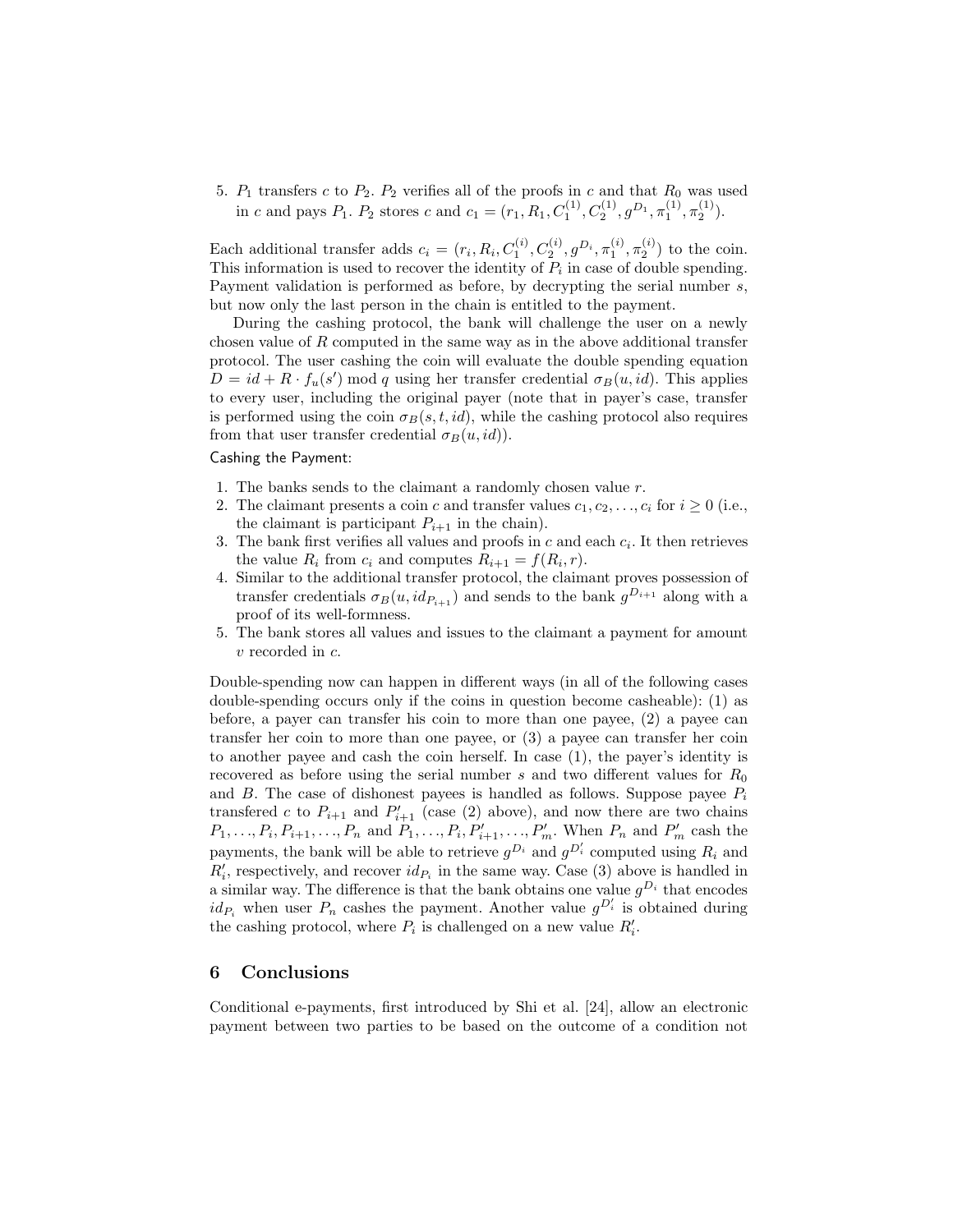known in advance. This work formalizes the security of a conditional e-payment scheme and gives a solution based on CL-signatures. Compared to work of [24], our scheme completely avoids cut-and-choose techniques, thus exponentially reducing the protocols' overhead. We also eliminate the need for the bank to be involved in all conditional transfer protocols by making the protocol off-line.

Another significant contribution of this work is an extension that permits a conditional payment to be further transfered to other users. This extension builds a chain of users involved in a transfer of a particular coin, and each chain contains enough information to prevent double-spending by each user in the chain.

While our solutions satisfy the stated goals, there are a few directions that can be pursued in refining the properties we achieve. In particular, it would be interesting to see if the information used in the conditional payment protocol and the consecutive cashing protocols could be made unlinkable (this, however, is likely to require drastically different tools). Also, some of our constructions use commitments of the form  $g^x$ , which do not unconditionally hide x. Thus, it would be desirable to achieve stronger hiding properties.

### References

- 1. R. Anand and C. Madhavan. An online, transferable e-cash payment system. In International Conference on Progress in Cryptology, volume 1977 of LNCS, pages 93–103, 2000.
- 2. M. Belenkiy, M. Chase, M. Kohlweiss, and A. Lysyanskaya. Non-interactive anonymous credentials. In To appear in Theory of Cryptography Conference (TCC'08), 2008.
- 3. F. Boudot. Efficient proofs that a committed number lies in an interval. In Advances in Cryptology –  $EUROCRYPT'00$ , volume 1807 of LNCS, pages 431–444, 2000.
- 4. E. Bresson and J. Stern. Proofs of knowledge for non-monotone discrete-log formulae and applications. In *Information Security Conference (ISC'02)*, volume 2433 of LNCS, pages 272–288, 2002.
- 5. J. Camenisch and I. Damgard. Verifiable encryption, group encryption, and their applications to group signatures and signature sharing schemes. In Advances in  $Cryptology - ASIACRYPT'00$ , volume 1976 of LNCS, pages 331–345, 2000.
- 6. J. Camenisch, S. Hohenberger, and A. Lysyanskaya. Compact e-cash. In Advances in Cryptology –  $EUROCRYPT'05$ , volume 3494 of LNCS, pages 302–321, 2005.
- 7. J. Camenisch, S. Hohenberger, and A. Lysyanskaya. Balancing accountability and privacy using e-cash. In Security and Cryptography for Networks (SCN), 2006.
- 8. J. Camenisch and A. Lysyanskaya. A signature scheme with efficient protocols. In Security in Communication Networks (SCN), volume 2576 of LNCS, pages 268– 289, 2002.
- 9. J. Camenisch and A. Lysyanskaya. Singature schemes and anonymous credentials from bilinear maps. In Advances in Cryptology – CRYPTO'04, volume 3152 of LNCS, pages 56–72, 2004.
- 10. J. Camenisch, A. Lysyanskaya, and M. Meyerovich. Endorsed e-cash. In EEE Security and Privacy, 2007.